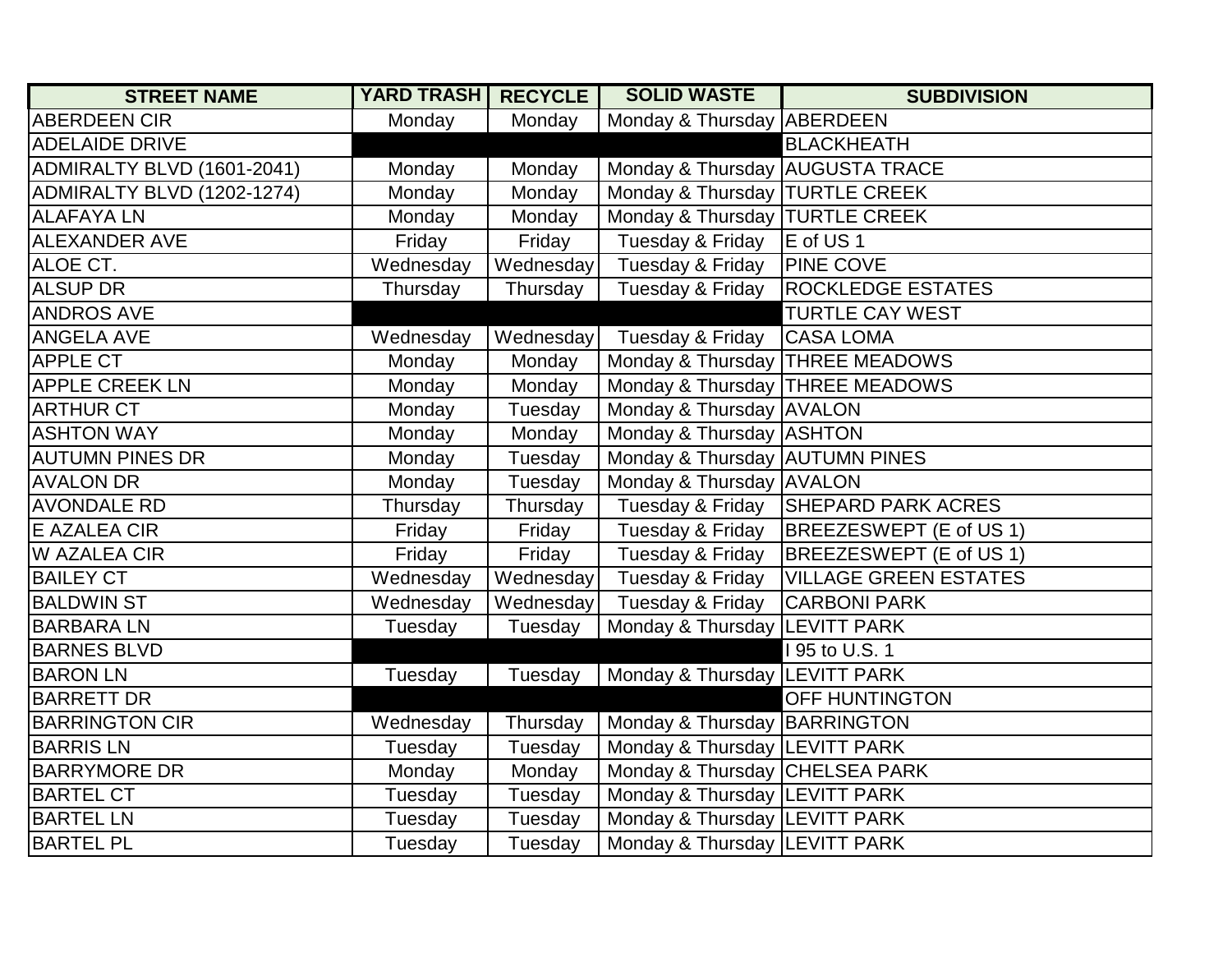| <b>STREET NAME</b>               | <b>YARD TRASH RECYCLE</b> |           | <b>SOLID WASTE</b>              | <b>SUBDIVISION</b>                         |
|----------------------------------|---------------------------|-----------|---------------------------------|--------------------------------------------|
| <b>BARTLETT LN</b>               | Tuesday                   | Tuesday   | Monday & Thursday LEVITT PARK   |                                            |
| <b>BARTON AVE</b>                | Friday                    | Friday    | Tuesday & Friday                | E of US 1                                  |
| <b>BARTON BLVD - RESIDENTIAL</b> | Wednesday                 | Thursday  | Tuesday & Friday                | BARTON BLVD W 1002-1180                    |
| <b>BASALONA DR</b>               | Monday                    | Thursday  | Monday & Thursday KINGS GRANT   |                                            |
| <b>BASQUE DR</b>                 | Monday                    | Thursday  | Monday & Thursday KINGS GRANT   |                                            |
| <b>BAYBERRY LN</b>               | Tuesday                   | Tuesday   | Monday & Thursday LEVITT PARK   |                                            |
| <b>BAY SHORE CT</b>              | Friday                    | Friday    | Tuesday & Friday                | <b>COQUINA BAY</b>                         |
| <b>BAYWARD CT</b>                | Tuesday                   | Tuesday   | Monday & Thursday LEVITT PARK   |                                            |
| <b>BAYWARD LN</b>                | Tuesday                   | Tuesday   | Monday & Thursday LEVITT PARK   |                                            |
| <b>BAYWARD PL</b>                | Tuesday                   | Tuesday   | Monday & Thursday   LEVITT PARK |                                            |
| <b>BEA PL</b>                    | Tuesday                   | Tuesday   | Monday & Thursday LEVITT PARK   |                                            |
| <b>BEACON RD</b>                 | Wednesday                 | Wednesday | Tuesday & Friday                | <b>GEORGETOWN</b>                          |
| <b>BEAR LAKE DR</b>              | Wednesday                 | Wednesday | Tuesday & Friday                | <b>HUNTINGTON ESTATES</b>                  |
| <b>BEAUMONT LN</b>               | Tuesday                   | Tuesday   | Monday & Thursday LEVITT PARK   |                                            |
| <b>BEAVERDALE LN</b>             | Tuesday                   | Tuesday   | Monday & Thursday LEVITT PARK   |                                            |
| <b>BEAVERDALE PL</b>             | Tuesday                   | Tuesday   | Monday & Thursday LEVITT PARK   |                                            |
| <b>BEDFORD RD</b>                | Wednesday                 | Wednesday | Tuesday & Friday                | <b>GEORGETOWN</b>                          |
| <b>BEECHFERN LN</b>              | Tuesday                   | Tuesday   | Monday & Thursday LEVITT PARK   |                                            |
| <b>BEENSEN DR</b>                | Friday                    | Friday    | Tuesday & Friday                | <b>BREEZESWEPT (E of US 1)</b>             |
| <b>BELHURST LN</b>               | Tuesday                   | Tuesday   | Monday & Thursday LEVITT PARK   |                                            |
| <b>BELLAIRE LN</b>               | Tuesday                   | Tuesday   | Monday & Thursday LEVITT PARK   |                                            |
| <b>BELMONT PL</b>                | Thursday                  | Thursday  | Tuesday & Friday                | <b>ROCKLEDGE ACRES EST</b>                 |
| <b>BENTLEY CT</b>                | Monday                    | Monday    | Monday & Thursday               | <b>STRATFORD PLACE</b>                     |
| <b>BERKELY SQ</b>                | Friday                    | Friday    | Tuesday & Friday                | E of US <sub>1</sub>                       |
| <b>BERKSHIRE DR</b>              | Wednesday                 | Wednesday | Tuesday & Friday                | <b>GEORGETOWN</b>                          |
| <b>BERNICE RD</b>                | Thursday                  | Thursday  | Tuesday & Friday                | <b>ROCKLEDGE PINES</b>                     |
| <b>BERYL DR</b>                  | Tuesday                   | Tuesday   | Monday & Thursday               | <b>EMERALD HILLS</b>                       |
| <b>BEVERLY DR</b>                |                           |           |                                 | E of US1                                   |
| <b>BIRCH LN</b>                  | Tuesday                   | Tuesday   |                                 | Monday & Thursday LEVITT PARK (OFF BOTANY) |
| <b>BLACKHEATH CT</b>             | Monday                    | Monday    | Monday & Thursday BLACKHEATH    |                                            |
| <b>BLACK PINE CT</b>             | Wednesday                 | Wednesday | Tuesday & Friday                | <b>PINE COVE</b>                           |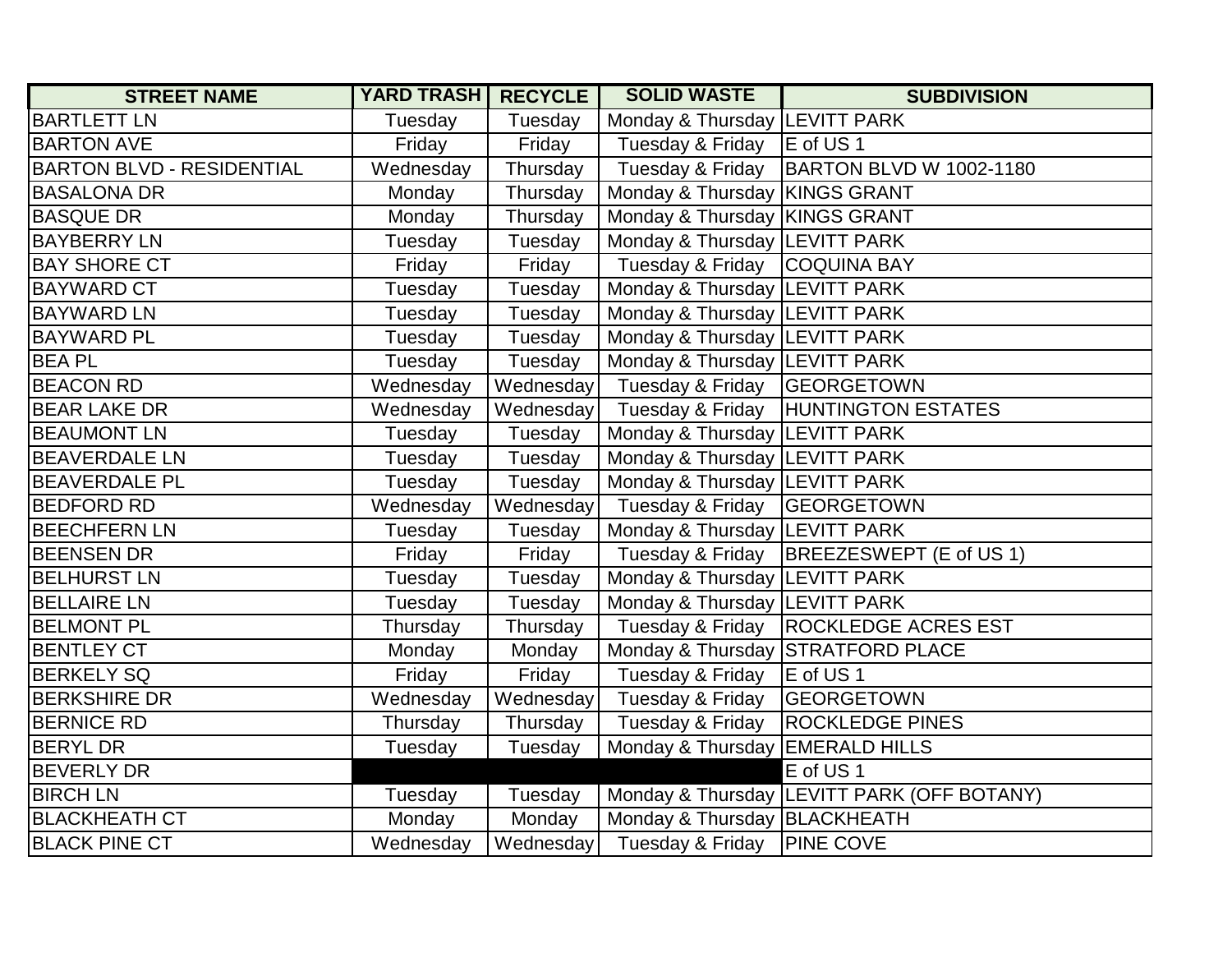| <b>STREET NAME</b>        | <b>YARD TRASH RECYCLE</b> |           | <b>SOLID WASTE</b>                | <b>SUBDIVISION</b>                 |
|---------------------------|---------------------------|-----------|-----------------------------------|------------------------------------|
| BLUEGRASS LN (930-1075)   | Thursday                  | Thursday  | Tuesday & Friday                  | by ROCKLEDGE ACRES EST             |
| BLUEGRASS LN (892-920)    | Thursday                  | Thursday  | Tuesday & Friday                  | <b>ROCKLEDGES ACRES EST</b>        |
| <b>BOLLE CIR</b>          | Wednesday                 | Wednesday | Tuesday & Friday                  | <b>HUNTINGTON LAKES</b>            |
| <b>BOLTON LN</b>          | Tuesday                   | Tuesday   | Monday & Thursday LEVITT PARK     |                                    |
| <b>BOLTON PL</b>          | Tuesday                   | Tuesday   | Monday & Thursday LEVITT PARK     |                                    |
| <b>BOTANY LN</b>          | Tuesday                   | Tuesday   | Monday & Thursday LEVITT PARK     |                                    |
| BOUGANVILLEA DR (967-998) | Friday                    | Thursday  | Tuesday & Friday                  | <b>MONTCLAIR HOMES</b>             |
| BOUGANVILLEA DR (13-126)  | Friday                    | Friday    | Tuesday & Friday                  | <b>EAST OF US1</b>                 |
| <b>BOWING LN</b>          | Tuesday                   | Tuesday   | Monday & Thursday LEVITT PARK     |                                    |
| <b>BOXFORD LN</b>         | Tuesday                   | Tuesday   | Monday & Thursday LEVITT PARK     |                                    |
| <b>BRANTFORD CT</b>       | Monday                    | Monday    | Monday & Thursday BLACKHEATH      |                                    |
| <b>BRANTLEY CIRCLE</b>    | Monday                    | Monday    | Monday & Thursday BRACKENWOOD     |                                    |
| <b>BRAYWICK CT</b>        | Monday                    | Monday    | Monday & Thursday ABERDEEN        |                                    |
| <b>BREVARD AVE</b>        |                           |           |                                   | E of US1                           |
| <b>BREWSTER LN</b>        | Tuesday                   | Tuesday   | Monday & Thursday LEVITT PARK     |                                    |
| <b>BRIARWOOD CT</b>       | Wednesday                 | Wednesday | Tuesday & Friday                  | <b>BARTON PARK MANOR</b>           |
| <b>BRIARWOOD DR</b>       | Wednesday                 | Wednesday | Tuesday & Friday                  | <b>BARTON PARK MANOR</b>           |
| <b>BRIDGEPORT CIR</b>     | Monday                    | Thursday  |                                   | Monday & Thursday PHILLIPS LANDING |
| <b>BRIDLE LN</b>          | Tuesday                   | Tuesday   | Monday & Thursday  LEVITT PARK    |                                    |
| <b>BRIDLE PL</b>          | Tuesday                   | Tuesday   | Monday & Thursday LEVITT PARK     |                                    |
| <b>BRIGHTMAN ST</b>       | Friday                    | Thursday  | Tuesday & Friday                  | <b>VIRGINIA PARK</b>               |
| <b>BRILL WAY</b>          | Tuesday                   | Tuesday   | Monday & Thursday LEVITT PARK     |                                    |
| <b>BROOKCREST CIR</b>     | Monday                    | Monday    | Monday & Thursday CHELSEA PARK    |                                    |
| BROOKVIEW LN (856-880)    | Tuesday                   | Tuesday   | Monday & Thursday   EMERALD HILLS |                                    |
| BROOKVIEW LN (882-963)    | Tuesday                   | Tuesday   | Monday & Thursday LEVITT PARK     |                                    |
| <b>BRUNSWICK CT</b>       | Tuesday                   | Tuesday   | Monday & Thursday LEVITT PARK     |                                    |
| <b>BRUNSWICK LN</b>       | Tuesday                   | Tuesday   | Monday & Thursday LEVITT PARK     |                                    |
| <b>BRUNSWICK PL</b>       | Tuesday                   | Tuesday   | Monday & Thursday  LEVITT PARK    |                                    |
| <b>BUCKINGHAM CT</b>      | Tuesday                   | Tuesday   | Monday & Thursday LEVITT PARK     |                                    |
| <b>BUCKNELL PL</b>        | Tuesday                   | Tuesday   | Monday & Thursday LEVITT PARK     |                                    |
| <b>BUDDY CT</b>           | Wednesday                 | Wednesday | Tuesday & Friday                  | <b>VILLAGE GREEN ESTS</b>          |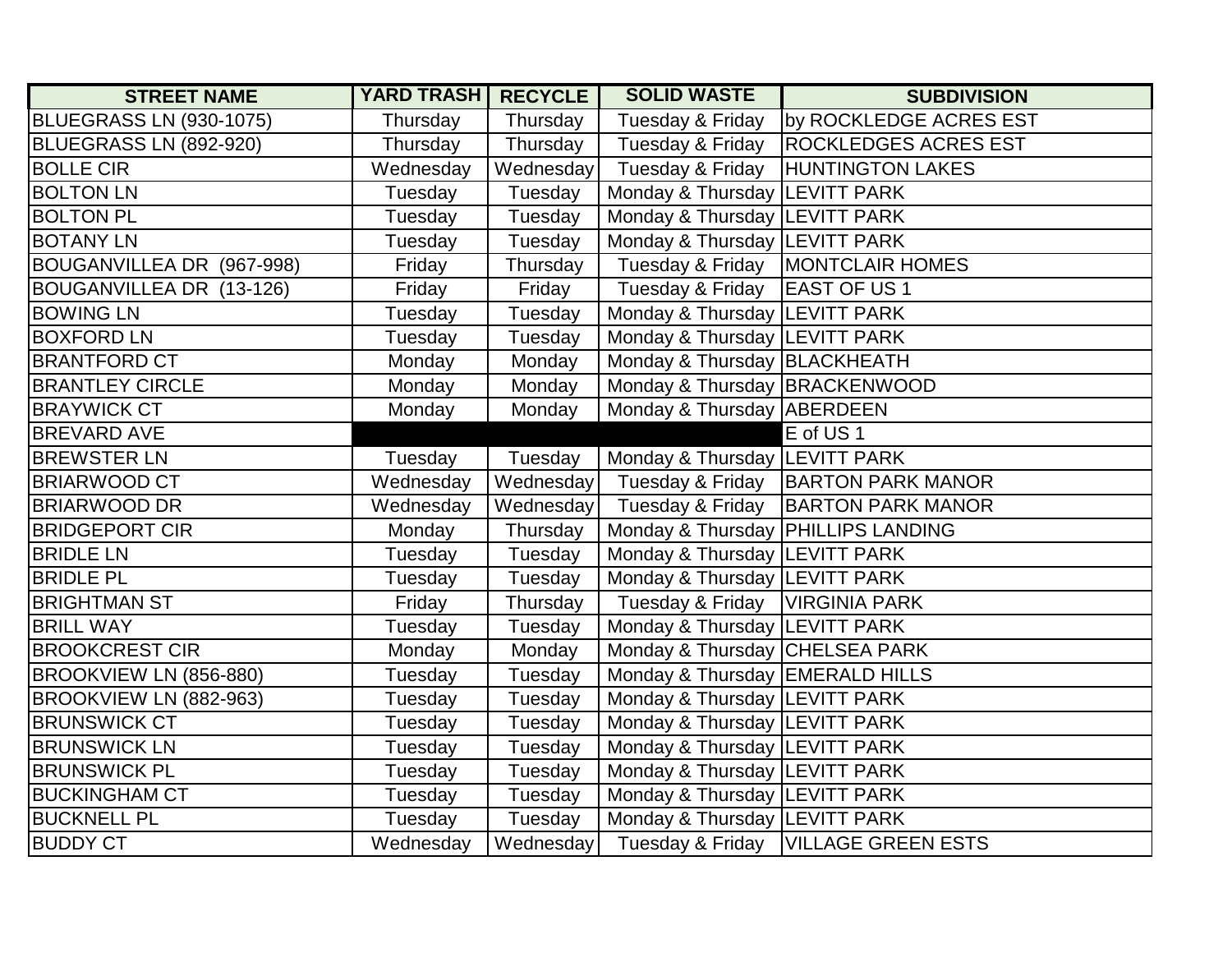| <b>STREET NAME</b>             | <b>YARD TRASH RECYCLE</b> |           | <b>SOLID WASTE</b>               | <b>SUBDIVISION</b>                   |
|--------------------------------|---------------------------|-----------|----------------------------------|--------------------------------------|
| <b>BURLINGTON AVE</b>          | Friday                    | Friday    | Tuesday & Friday                 | E SIDE OF US 1                       |
| <b>BUXMONT CT</b>              | Tuesday                   | Tuesday   | Monday & Thursday LEVITT PARK    |                                      |
| <b>BYRD CT</b>                 | Monday                    | Monday    | Monday & Thursday   TURTLE CREEK |                                      |
| <b>CAICOS PL</b>               |                           |           |                                  | <b>TURTLE CAY WEST</b>               |
| <b>CAMELOT CIR</b>             | Monday                    | Tuesday   | Monday & Thursday AVALON         |                                      |
| <b>CANTERBURY LN</b>           | Wednesday                 | Wednesday | Tuesday & Friday                 | <b>BARTON PARK MANOR</b>             |
| <b>CARDINAL AVE</b>            | Thursday                  | Thursday  | Tuesday & Friday                 | COCOA/ROCK LAND CO.                  |
| <b>CARDON DR</b>               | Thursday                  | Thursday  | Tuesday & Friday                 | <b>FAIRWAY ESTATES</b>               |
| <b>CAROLINA AVE</b>            | Friday                    | Thursday  | Tuesday & Friday                 | <b>VIRGINIA PARK</b>                 |
| <b>CARSWELL CT</b>             | Monday                    | Monday    | Monday & Thursday COLLINGTREE    |                                      |
| <b>CASA CIR</b>                | Monday                    | Thursday  | Monday & Thursday MILAN          |                                      |
| <b>CASA DOLCE</b>              | Monday                    | Thursday  | Monday & Thursday MILAN          |                                      |
| <b>CASA DOLCE CASA CIR</b>     | Monday                    | Thursday  | Monday & Thursday MILAN          |                                      |
| <b>CASCADE CIR</b>             |                           |           |                                  | <b>FOUNTAIN VILLAS APTS</b>          |
| <b>CASTLEWOOD LN</b>           | Monday                    | Monday    | Monday & Thursday CHELSEA PARK   |                                      |
| <b>CAVENDISH CT</b>            | Monday                    | Monday    | Monday & Thursday ASHTON         |                                      |
| <b>CEDAR ST</b>                | Thursday                  | Thursday  |                                  | Tuesday & Friday COCOA/ROCK LAND CO. |
| <b>CENTENNIAL WAY</b>          | Monday                    | Tuesday   | Monday & Thursday LIBERTY        |                                      |
| <b>CHEDINGTON LN</b>           | Monday                    | Monday    |                                  | Monday & Thursday   PLANTATION POINT |
| <b>CHENNAULT LN</b>            | Monday                    | Monday    |                                  | Monday & Thursday   PLANTATION POINT |
| CHESTNUT CT                    | Monday                    | Thursday  | Monday & Thursday HERITAGE ACRES |                                      |
| <b>CHURCH ST</b>               | Thursday                  | Thursday  | Tuesday & Friday                 | <b>ROCKLEDGE ESTATES</b>             |
| <b>CIELO WAY</b>               |                           |           |                                  | <b>CASA LAGO</b>                     |
| <b>COBBLEWOOD DR</b>           | Monday                    | Monday    | Monday & Thursday CHELSEA PARK   |                                      |
| <b>COGSWELL ST (1716-1750)</b> | Wednesday                 | Wednesday | Tuesday & Friday                 | <b>CARBONI PARK</b>                  |
| <b>COGSWELL ST</b>             |                           |           |                                  | <b>CARBONI PARK</b>                  |
| <b>COLLINGTREE DR</b>          | Monday                    | Monday    | Monday & Thursday COLLINGTREE    |                                      |
| <b>COMMERCE PKWY</b>           |                           |           |                                  | <b>OFF MURRELL</b>                   |
| <b>CONDADO DR</b>              | Monday                    | Thursday  | Monday & Thursday KINGS GRANT    |                                      |
| <b>CONQUISTADOR DR</b>         | Monday                    | Thursday  | Monday & Thursday KINGS GRANT    |                                      |
| <b>CORAL SANDS DR</b>          |                           |           |                                  | <b>FLORIDA AVE TO U.S. 1</b>         |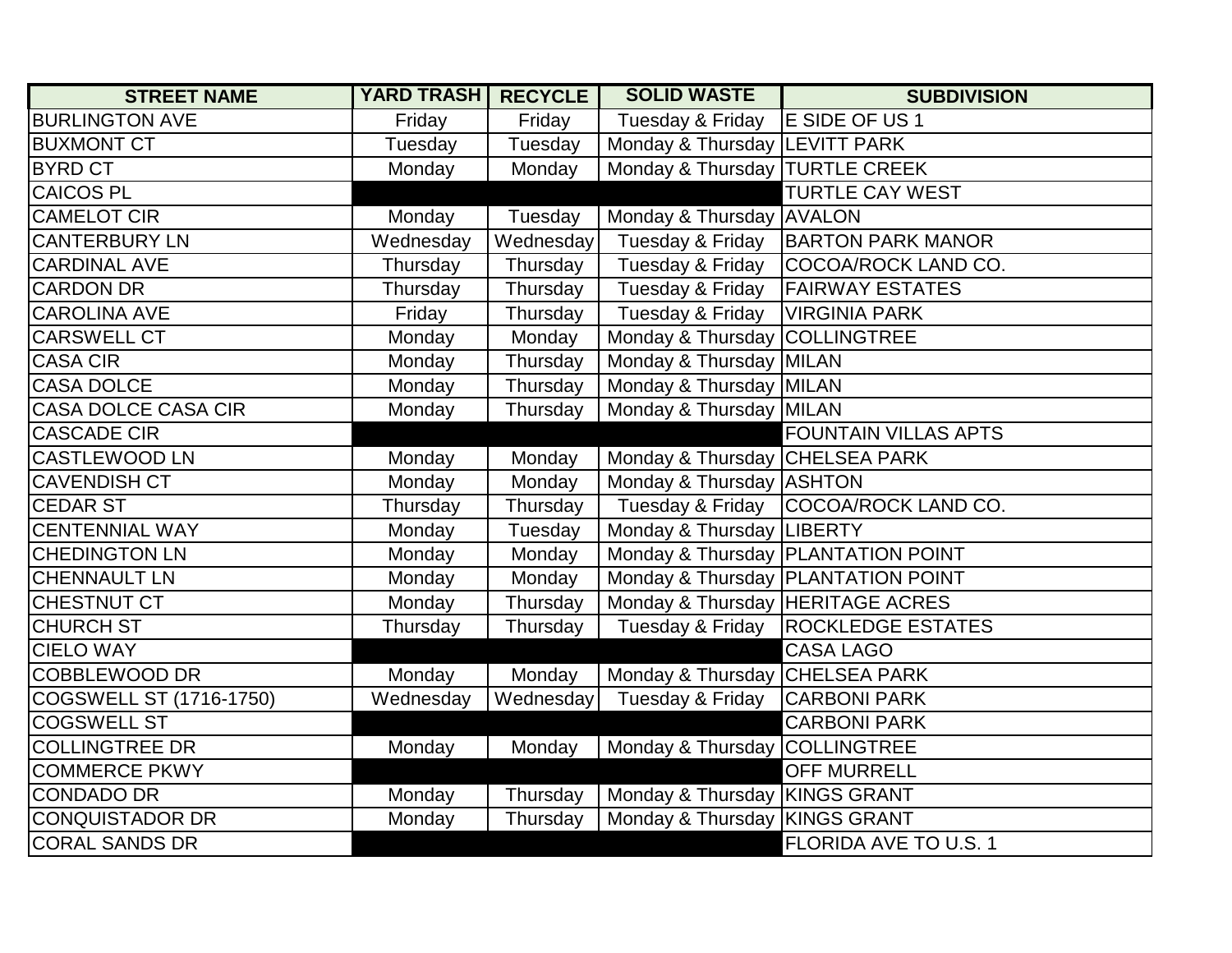| <b>STREET NAME</b>             | <b>YARD TRASH</b> | <b>RECYCLE</b> | <b>SOLID WASTE</b>              | <b>SUBDIVISION</b>          |
|--------------------------------|-------------------|----------------|---------------------------------|-----------------------------|
| <b>CORK CT</b>                 | Wednesday         | Wednesday      | Tuesday & Friday                | <b>ROCKLEDGE MOBILE VLG</b> |
| <b>CORONADO DR</b>             | Monday            | Thursday       | Monday & Thursday KINGS GRANT   |                             |
| <b>COSTA MESA LN</b>           | Monday            | Monday         | Monday & Thursday VENTANA       |                             |
| <b>CREEK SIDE CIR</b>          | Monday            | Monday         | Monday & Thursday MEADOW CREEK  |                             |
| <b>CROTON RD</b>               | Tuesday           | Tuesday        | Monday & Thursday LEVITT PARK   |                             |
| <b>CRYSTAL CT</b>              |                   |                |                                 | <b>WOOD HAVEN APTS</b>      |
| <b>DEER TRAIL</b>              | Monday            | Monday         | Monday & Thursday INDIAN OAKS   |                             |
| <b>DEMARET DR</b>              | Thursday          | Thursday       | Tuesday & Friday                | <b>FAIRWAY ESTATES</b>      |
| <b>DERBY LN</b>                | Thursday          | Thursday       | Tuesday & Friday                | <b>ROCKLEDGE ACRES EST</b>  |
| <b>DEWEY CT</b>                | Monday            | Monday         | Monday & Thursday  TURTLE CREEK |                             |
| <b>DIXIE LN</b>                |                   |                |                                 | E of US <sub>1</sub>        |
| <b>DOGWOOD ST</b>              | Thursday          | Thursday       | Tuesday & Friday                | COCOA/ROCK LAND CO.         |
| <b>DOLPHIN CT</b>              | Thursday          | Thursday       | Tuesday & Friday                | <b>MARLIN MANOR</b>         |
| <b>DOLPHIN DR</b>              | Thursday          | Thursday       | Tuesday & Friday                | <b>MARLIN MANOR</b>         |
| <b>DONNA CT</b>                |                   |                |                                 | <b>WOOD HAVEN APTS</b>      |
| DOVE AVE (400 BLOCK)           | Wednesday         | Wednesday      | Tuesday & Friday                | <b>CARBONI PARK</b>         |
| DOVE AVE (800-900 BLOCK)       | Thursday          | Thursday       | Tuesday & Friday                | COCOA/ROCK LAND CO.         |
| DR. JOE LEE SMITH DR           |                   |                |                                 | OFF EYSTER BLVD             |
| <b>DUDLEY DR</b>               | Friday            | Friday         | Tuesday & Friday                | E SIDE OF US 1              |
| <b>EAGLE TRACE</b>             | Monday            | Monday         | Monday & Thursday INDIAN OAKS   |                             |
| <b>EDWARDS DR</b>              |                   |                |                                 | <b>OFF EYSTER</b>           |
| <b>EL CAMINO DR</b>            | Monday            | Thursday       | Monday & Thursday KINGS GRANT   |                             |
| <b>EL DORADO DR</b>            | Monday            | Thursday       | Monday & Thursday KINGS GRANT   |                             |
| <b>ELM ST</b>                  | Thursday          | Thursday       | Tuesday & Friday                | COCOA/ROCK LAND CO.         |
| <b>EMERALD WAY</b>             | Tuesday           | Tuesday        | Monday & Thursday EMERALD HILLS |                             |
| <b>ENCLAVE DR</b>              | Monday            | Tuesday        | Monday & Thursday ENCLAVE       |                             |
| <b>ENTERPRISE DR</b>           |                   |                |                                 |                             |
| <b>ESTRIDGE DR (1275-1308)</b> | Thursday          | Thursday       | Tuesday & Friday                | <b>ROCKLEDGE ESTATES</b>    |
| <b>ESTRIDGE DR (1309-1382)</b> | Thursday          | Thursday       | Tuesday & Friday                | <b>FAIRWAY ESTATES</b>      |
| <b>EVERGREEN PL</b>            | Tuesday           | Tuesday        | Monday & Thursday LEVITT PARK   |                             |
| <b>EXECUTIVE LN</b>            |                   |                |                                 | OFF MURRELL RD              |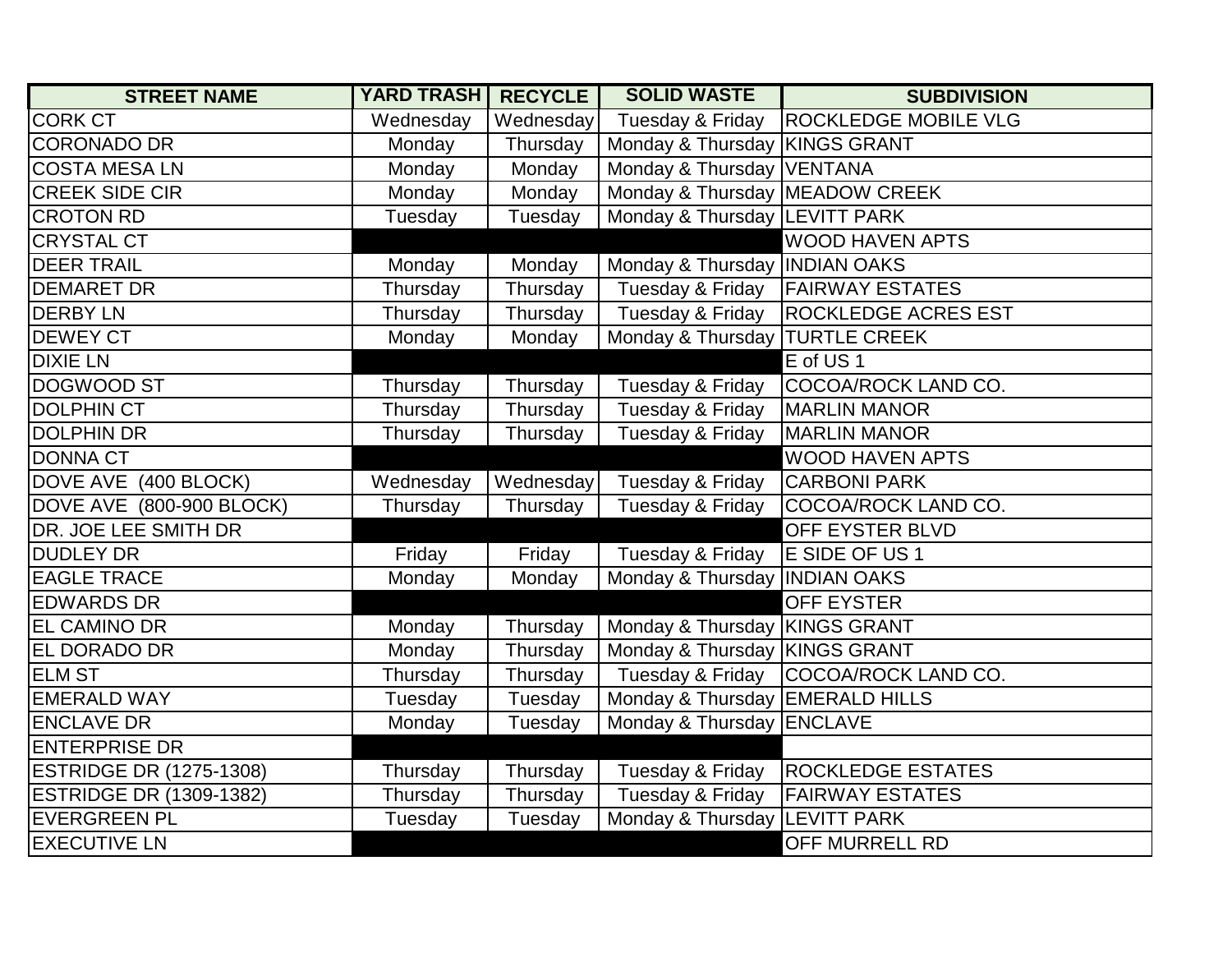| <b>STREET NAME</b>           | <b>YARD TRASH</b> | <b>RECYCLE</b> | <b>SOLID WASTE</b>              | <b>SUBDIVISION</b>             |
|------------------------------|-------------------|----------------|---------------------------------|--------------------------------|
| <b>EXETER DR</b>             | Monday            | Thursday       | Monday & Thursday GOLFVIEW      |                                |
| <b>EYSTER BLVD (824-832)</b> | Thursday          | Thursday       | Tuesday & Friday                | COCOA/ROCK LAND CO.            |
| <b>EYSTER BLVD</b>           |                   |                |                                 | RUNS BETWEEN FISKE BLVD & US 1 |
| <b>FAIRLAWN DR</b>           | Thursday          | Thursday       | Tuesday & Friday                | <b>ROCKLEDGE COUNTRY CLB</b>   |
| <b>FAIRWAY LN</b>            | Monday            | Thursday       | Monday & Thursday GOLFVIEW      |                                |
| <b>FALLS CT</b>              |                   |                |                                 | <b>FOUNTAIN VILLAS APTS</b>    |
| <b>FAULL DR</b>              | Wednesday         | Wednesday      | Tuesday & Friday                | <b>CASA LOMA</b>               |
| <b>FAULL LN</b>              | Wednesday         | Wednesday      | Tuesday & Friday                | <b>CASA LOMA</b>               |
| <b>FEATHER SOUND</b>         | Monday            | Monday         | Monday & Thursday   INDIAN OAKS |                                |
| <b>FENWAY CIR</b>            | Monday            | Thursday       | Monday & Thursday GOLFVIEW      |                                |
| <b>FENWAY DR</b>             | Monday            | Thursday       | Monday & Thursday GOLFVIEW      |                                |
| <b>FERNDALE AVE</b>          | Thursday          | Thursday       | Tuesday & Friday                | <b>SHEPARD PARK ACRES</b>      |
| N FERNWOOD DR                | Friday            | Friday         | Tuesday & Friday                | E of US <sub>1</sub>           |
| <b>S FERNWOOD DR</b>         | Friday            | Friday         | Tuesday & Friday                | E of US <sub>1</sub>           |
| <b>FERNWOOD DR</b>           |                   |                |                                 | E of US <sub>1</sub>           |
| <b>FLORIDA AVE</b>           |                   |                |                                 | E of US <sub>1</sub>           |
| <b>FLORIDELPHIA AVE</b>      | Friday            | Friday         | Tuesday & Friday                | E of US <sub>1</sub>           |
| <b>FLOYD DR</b>              | Thursday          | Thursday       | Tuesday & Friday                | <b>FAIRWAY ESTATES</b>         |
| <b>FOREST DR</b>             | Wednesday         | Wednesday      | Tuesday & Friday                | <b>BARTON PARK MANOR</b>       |
| <b>FOUNTAIN VIEW DR</b>      | Monday            | Monday         | Monday & Thursday INDIAN OAKS   |                                |
| FOXWOOD CT                   | Monday            | Tuesday        | Monday & Thursday AUTUMN PINES  |                                |
| <b>FREEMAN WAY</b>           | Friday            | Friday         | Tuesday & Friday                | E OF US 1 PRIVATE RD           |
| <b>GALWAY DR</b>             |                   |                |                                 | ROCKLEDGE MOBILE VLG           |
| <b>GARDEN RD N</b>           | Wednesday         | Wednesday      | Tuesday & Friday                | <b>BY PUBLIC WORKS</b>         |
| <b>GARDENER RD</b>           | Wednesday         | Wednesday      | Tuesday & Friday                | <b>PINE COVE</b>               |
| <b>GARRETT DRIVE</b>         | Monday            | Monday         | Monday & Thursday BRACKENWOOD   |                                |
| <b>GEIGER ST</b>             | Friday            | Friday         | Tuesday & Friday                | E of US 1                      |
| <b>GEM CIR</b>               | Monday            | Thursday       | Monday & Thursday THE GEMS      |                                |
| GEORGIA AVE 1089-1403        | Thursday          | Thursday       | Tuesday & Friday                | <b>ROCKLEDGE PINES</b>         |
| GEORGIA AVE 803-945          | Friday            | Thursday       | Tuesday & Friday                | <b>VIRGINIA PARK</b>           |
| <b>GLADIOLA CIR</b>          |                   |                |                                 | <b>SOUTHGATE APTS</b>          |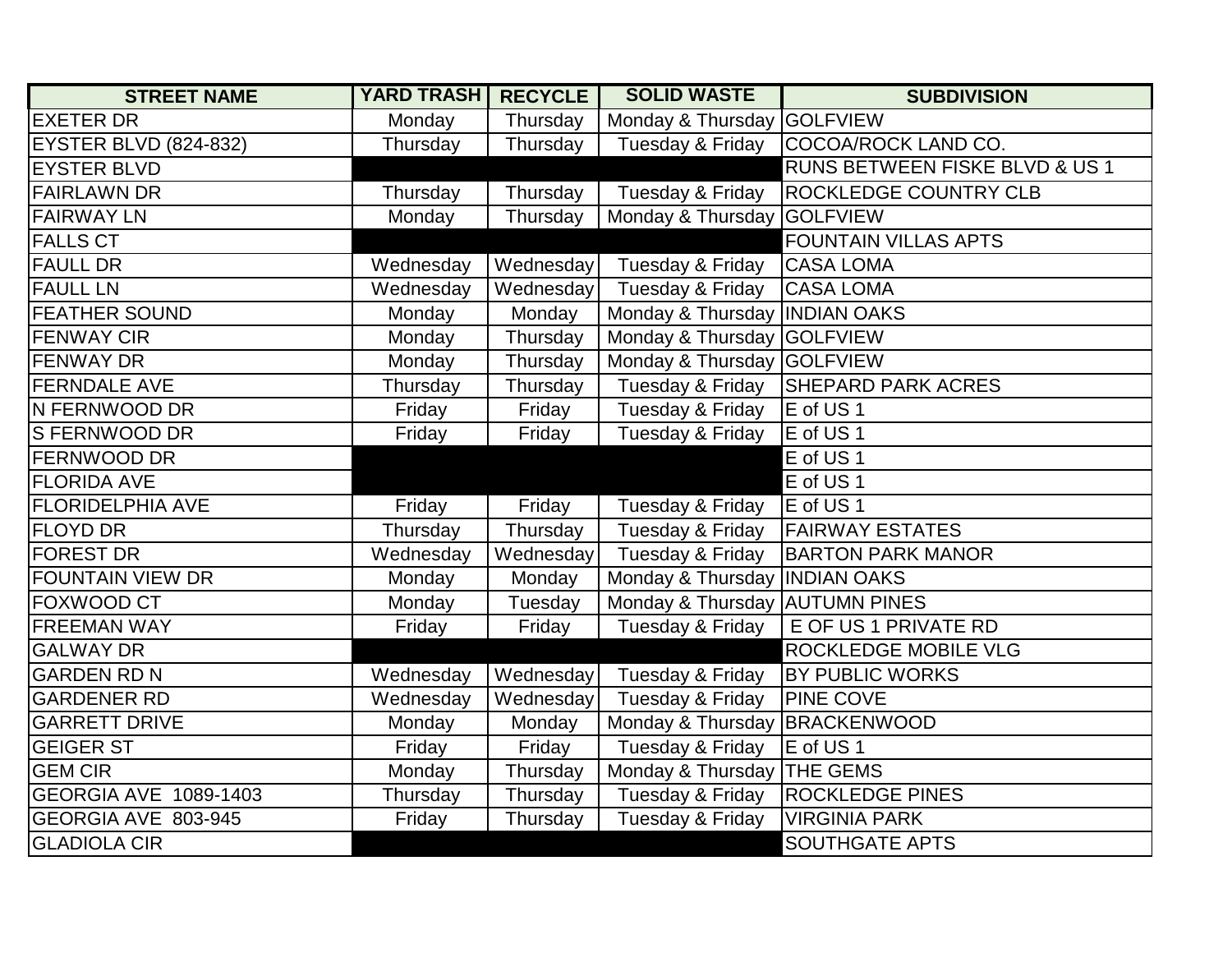| <b>STREET NAME</b>     | <b>YARD TRASH</b> | <b>RECYCLE</b> | <b>SOLID WASTE</b>                   | <b>SUBDIVISION</b>                 |
|------------------------|-------------------|----------------|--------------------------------------|------------------------------------|
| <b>GLENBROOK CIR</b>   | Monday            | Monday         | Monday & Thursday CHELSEA PARK       |                                    |
| <b>GLENEAGLES CIR</b>  | Thursday          | Thursday       | Tuesday & Friday                     | <b>ROCK COUNTRY CLUB</b>           |
| <b>GLENEAGLES CT</b>   | Thursday          | Thursday       | Tuesday & Friday                     | <b>ROCK COUNTRY CLUB</b>           |
| <b>GLENEAGELS WAY</b>  | Thursday          | Thursday       | Tuesday & Friday                     | <b>ROCK COUNTRY CLUB</b>           |
| <b>GOLDEN POND LN</b>  | Monday            | Monday         | Monday & Thursday THREE MEADOWS      |                                    |
| <b>GOLF ST</b>         | Thursday          | Thursday       | Tuesday & Friday                     | <b>FAIRWAY ESTATES</b>             |
| <b>GOLF VISTA BLVD</b> |                   |                |                                      | <b>VIERAN</b>                      |
| <b>GOLFVIEW DR</b>     | Monday            | Thursday       | Monday & Thursday GOLFVIEW           |                                    |
| <b>GREENLEAF CT</b>    | Monday            | Tuesday        | Monday & Thursday AUTUMN PINES       |                                    |
| <b>GROVES DR</b>       | Thursday          | Thursday       | Tuesday & Friday                     | <b>MARLIN MANOR</b>                |
| <b>GULF STREAM CT</b>  | Thursday          | Thursday       | Tuesday & Friday                     | <b>ROCKLEDGE ACRES EST</b>         |
| <b>GUS HIPP BLVD</b>   |                   |                |                                      | <b>OFF MURRELL RD</b>              |
| <b>HAGEN LN</b>        | Thursday          | Thursday       | Tuesday & Friday                     | <b>FAIRWAY ESTATES</b>             |
| <b>HALSEY AVE</b>      |                   |                |                                      | <b>TURTLE CREEK</b>                |
| HAMILTON AVE 830-850   | Wednesday         | Wednesday      | Tuesday & Friday                     | <b>PINE COVE</b>                   |
| HAMILTON AVE 862-894   | Wednesday         | Wednesday      | Tuesday & Friday                     | <b>GEORGETOWN</b>                  |
| <b>HAMPSTEAD ROAD</b>  |                   |                |                                      | LOFTS AT BAYSIDE SOUTH             |
| <b>HANOVER CT</b>      | Wednesday         | Wednesday      | Tuesday & Friday                     | <b>GEORGETOWN</b>                  |
| <b>HARDEE CIR N</b>    | Friday            | Friday         | Tuesday & Friday                     | E of US 1                          |
| <b>HARDEE CIR S</b>    | Friday            | Friday         | Tuesday & Friday                     | E of US 1                          |
| <b>HARDEE DR</b>       | Friday            | Friday         | Tuesday & Friday                     | E of US 1                          |
| <b>HARDEE LN</b>       | Friday            | Friday         | Tuesday & Friday                     | E of US <sub>1</sub>               |
| <b>HARVEST CIRCLE</b>  | Monday            | Monday         | Monday & Thursday HARVEST COVE       |                                    |
| <b>HARVIN WAY</b>      |                   |                |                                      | <b>ARBOR PLACE</b>                 |
| <b>HAVERTY CT</b>      |                   |                |                                      | <b>OFF MURRELL</b>                 |
| <b>HAWK ST</b>         |                   |                |                                      | <b>CARBONI PARK</b>                |
| <b>HAWTHORNE AVE</b>   | Monday            | Thursday       | Monday & Thursday   PHILLIPS LANDING |                                    |
| <b>HAYDEN RD</b>       | Thursday          | Thursday       |                                      | Tuesday & Friday   ROCKLEDGE PINES |
| <b>HEATHROW CIR</b>    | Monday            | Monday         | Monday & Thursday CHELSEA PARK       |                                    |
| <b>HEMINGWAY BLVD</b>  | Monday            | Thursday       | Monday & Thursday PHILLIPS LANDING   |                                    |
| <b>HENLEY DR</b>       |                   |                |                                      | <b>ASHWOOD LAKES</b>               |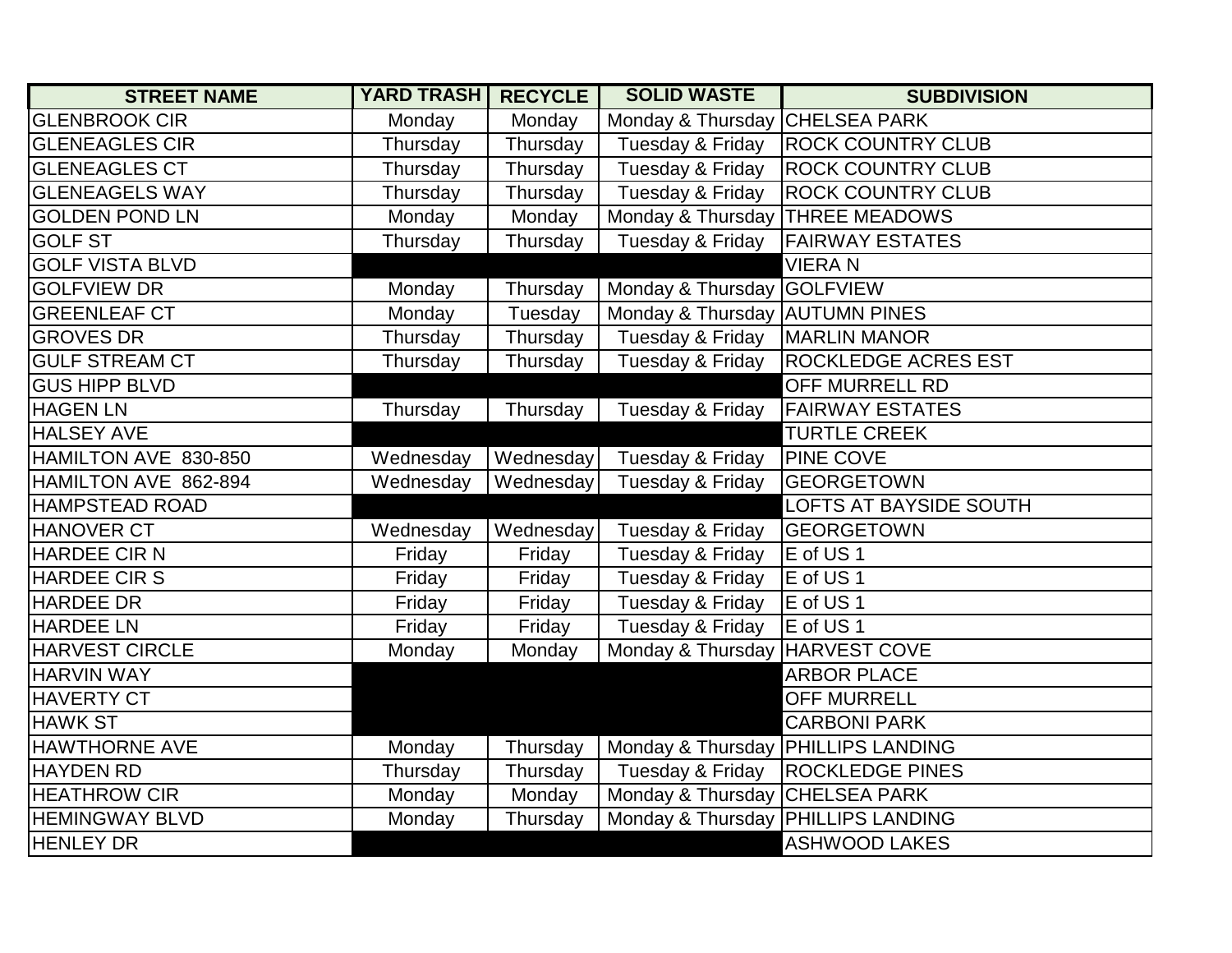| <b>STREET NAME</b>           | <b>YARD TRASH</b> | <b>RECYCLE</b> | <b>SOLID WASTE</b>               | <b>SUBDIVISION</b>                |
|------------------------------|-------------------|----------------|----------------------------------|-----------------------------------|
| <b>HENSLEY DR</b>            | Wednesday         | Thursday       | Monday & Thursday BARRINGTON     |                                   |
| <b>HERITAGE ACRES BLVD</b>   | Monday            | Thursday       | Monday & Thursday HERITAGE ACRES |                                   |
| <b>HERMOSA DR</b>            | Monday            | Thursday       | Monday & Thursday KINGS GRANT    |                                   |
| <b>HIALEAH ST</b>            | Thursday          | Thursday       | Tuesday & Friday                 | <b>ROCKLEDGE ACRES EST</b>        |
| <b>HIDDEN HAMMOCK CT</b>     | Monday            | Monday         |                                  | Monday & Thursday   THREE MEADOWS |
| <b>HIDDEN LAKE DR</b>        |                   |                |                                  | <b>WOODEN LAKE EST</b>            |
| <b>HIDEAWAY LN</b>           | Monday            | Tuesday        | Monday & Thursday ENCLAVE        |                                   |
| <b>HILLTOP LN</b>            | Friday            | Friday         | Tuesday & Friday                 | E of US 1                         |
| <b>HOLLAND WAY</b>           |                   |                |                                  | W. Entrance to Village Green Mall |
| HONEYSUCKLE DR (851-865)     | Tuesday           | Tuesday        | Monday & Thursday LEVITT PARK    |                                   |
| HONEYSUCKLE DR (815-849)     | Wednesday         | Tuesday        | Tuesday & Friday                 | <b>ST MICHEL</b>                  |
| <b>HOPE TOWN DR</b>          |                   |                |                                  | <b>TURTLE CAY WEST</b>            |
| <b>HOWARD BLVD</b>           |                   |                |                                  | <b>AVONDALE TO ROSA JONES</b>     |
| <b>HOWARD ST</b>             | Thursday          | Thursday       | Tuesday & Friday                 | <b>SHEPARD PARK ACRES</b>         |
| <b>HOY LAKE CT</b>           | Thursday          | Thursday       | Tuesday & Friday                 | <b>ROCK COUNTRY CLUB</b>          |
| <b>HUBBARD DR</b>            | Monday            | Thursday       | Monday & Thursday GOLFVIEW       |                                   |
| <b>HUDSON DR</b>             | Wednesday         | Thursday       | Monday & Thursday BARRINGTON     |                                   |
| HUNTINGTON LN (1292-1324)    | Wednesday         | Wednesday      | Tuesday & Friday                 | <b>BARTON PARK MANOR</b>          |
| HUNTINGTON LN (2910-2918)    | Wednesday         | Wednesday      | Tuesday & Friday                 | <b>PINELAND PARK</b>              |
| <b>INDIAN OAKS BLVD</b>      | Monday            | Monday         | Monday & Thursday   INDIAN OAKS  |                                   |
| <b>INTERNATIONAL PL</b>      |                   |                |                                  | <b>MURRELL RD TO EAST</b>         |
| <b>JACARANDA CIR</b>         | Monday            | Tuesday        | Tuesday & Friday                 | <b>SABAL GROVE</b>                |
| <b>JACK OATES BLVD</b>       | Wednesday         | Wednesday      | Tuesday & Friday                 | <b>ROCKLEDGE POLICE DEPT</b>      |
| <b>JACK PINE CT</b>          | Wednesday         | Wednesday      | Tuesday & Friday                 | <b>PINE COVE</b>                  |
| <b>JAMESTOWN DR</b>          | Tuesday           | Tuesday        | Tuesday & Friday                 | <b>PINELAND PARK</b>              |
| <b>JASMINE DR</b>            | Wednesday         | Tuesday        | Tuesday & Friday                 | <b>PARKWAY GARDENS</b>            |
| <b>JASMINE ST</b>            | Wednesday         | Tuesday        | Tuesday & Friday                 | <b>PARKWAY GARDENS</b>            |
| JEFFERSON RD                 | Wednesday         | Wednesday      | Tuesday & Friday                 | <b>GEORGETOWN</b>                 |
| <b>JENNINGS LN N &amp; S</b> | Friday            | Friday         | Tuesday & Friday                 | E of US 1                         |
| <b>JIMMY GILLIARD LN</b>     |                   |                |                                  | <b>PUBLIC WORKS</b>               |
| <b>JORDAN DR</b>             | Monday            | Thursday       | Monday & Thursday GOLFVIEW       |                                   |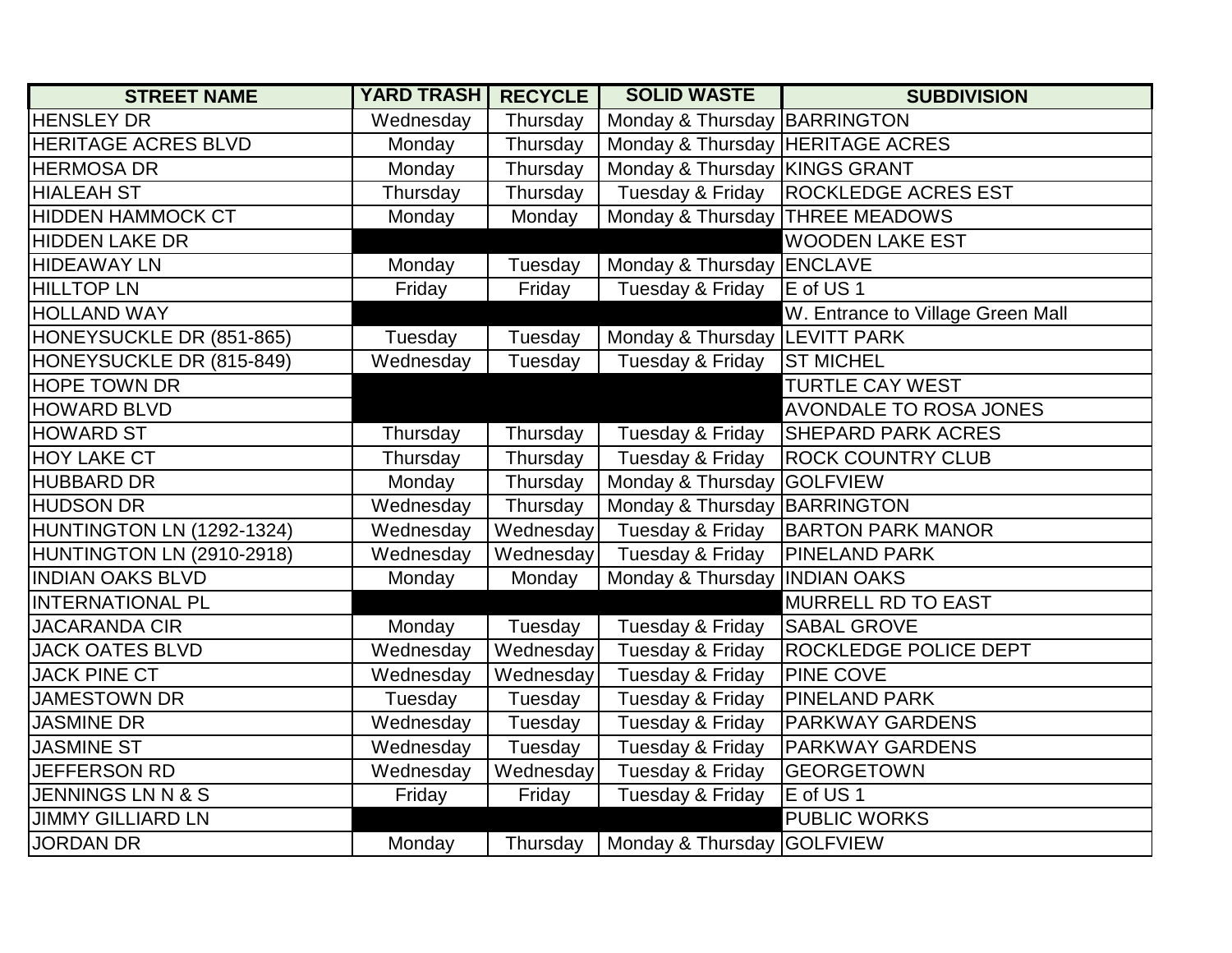| <b>STREET NAME</b>         | <b>YARD TRASH</b> | <b>RECYCLE</b> | <b>SOLID WASTE</b>                | <b>SUBDIVISION</b>           |
|----------------------------|-------------------|----------------|-----------------------------------|------------------------------|
| <b>JUNIPER CIR</b>         | Tuesday           | Tuesday        | Monday & Thursday LEVITT PARK     |                              |
| <b>KARA CIRCLE</b>         | Wednesday         | Tuesday        | Monday & Thursday SHIRLEY PARK    |                              |
| <b>KENTUCKY AVE</b>        | Friday            | Thursday       | Tuesday & Friday                  | <b>VIRGINIA PARK</b>         |
| KILLARNEY CT               | Wednesday         | Wednesday      | Tuesday & Friday                  | <b>ROCKLEDGE MOBILE VLLG</b> |
| KINGFISHER WAY (960-985)   | Monday            | Tuesday        | Tuesday & Friday                  | <b>SABALGROVES</b>           |
| KINGFISHER WAY (1000-1093) | Monday            | Tuesday        | Tuesday & Friday                  | <b>PELICAN HARBOUR</b>       |
| KINGS POST RD              | Wednesday         | Wednesday      | Tuesday & Friday                  | <b>GEORGETOWN</b>            |
| KNOLLWOOD DR               | Friday            | Friday         | Tuesday & Friday                  | BREEZESWEPT (E of US 1)      |
| <b>LA FLOR DR</b>          | Monday            | Monday         | Monday & Thursday ASHWOOD LAKES   |                              |
| LA PALOMA DR               | Monday            | Thursday       | Monday & Thursday KINGS GRANT     |                              |
| <b>LAKEVIEW DR</b>         | Monday            | Monday         | Monday & Thursday   THREE MEADOWS |                              |
| <b>LARA CIR</b>            |                   |                |                                   | <b>MEADOW POINT CONDOS</b>   |
| <b>LAS CRUCES WAY</b>      | Monday            | Monday         | Monday & Thursday   VENTANA       |                              |
| LAUREL DR 820-843          | Wednesday         | Tuesday        | Tuesday & Friday                  | <b>ST MICHEL</b>             |
| LAUREL DR 816-826          | Wednesday         | Tuesday        | Tuesday & Friday                  | <b>PARKWAY GARDENS</b>       |
| <b>LAUREL OAK DR N</b>     | Monday            | Thursday       | Monday & Thursday   TIMBERS WEST  |                              |
| <b>LAUREL OAK DR S</b>     | Monday            | Thursday       | Monday & Thursday   TIMBERS WEST  |                              |
| <b>LAUREL ST</b>           | Wednesday         | Tuesday        | Tuesday & Friday                  | <b>ST MICHEL</b>             |
| <b>LEMON TREE LN</b>       | Monday            | Monday         | Monday & Thursday   THREE MEADOWS |                              |
| LENORE CT                  | Monday            | Monday         | Monday & Thursday CHELSEA PARK    |                              |
| <b>LEVITT PKWY</b>         | Tuesday           | Tuesday        | Monday & Thursday   LEVITT PARK   |                              |
| <b>LEXMARK LN</b>          | Monday            | Monday         | Monday & Thursday   TURTLE CREEK  |                              |
| <b>LEXINGTON RD</b>        | Wednesday         | Wednesday      | Tuesday & Friday                  | <b>GEORGETOWN</b>            |
| <b>LIME AVE</b>            | Friday            | Friday         | Tuesday & Friday                  | BREEZESWEPT (E of US 1)      |
| <b>LIMERICK LN</b>         | Wednesday         | Wednesday      | Tuesday & Friday                  | <b>ROCKLEDGE MOBILE VLLG</b> |
| <b>LITTLE JOHN LN</b>      | Friday            | Friday         | Tuesday & Friday                  | E of US1                     |
| LIVE OAK DR N              | Monday            | Thursday       | Monday & Thursday   TIMBERS WEST  |                              |
| LIVE OAK DR S              | Monday            | Thursday       | Monday & Thursday  TIMBERS WEST   |                              |
| <b>LOCH NESS DR</b>        | Friday            | Friday         | Tuesday & Friday                  | <b>INDIAN RIVER WALK</b>     |
| LONGWOOD AVE               | Friday            | Friday         | Tuesday & Friday                  | E of US1                     |
| <b>LORENZA PLACE</b>       | Monday            | Thursday       | Monday & Thursday MILAN           |                              |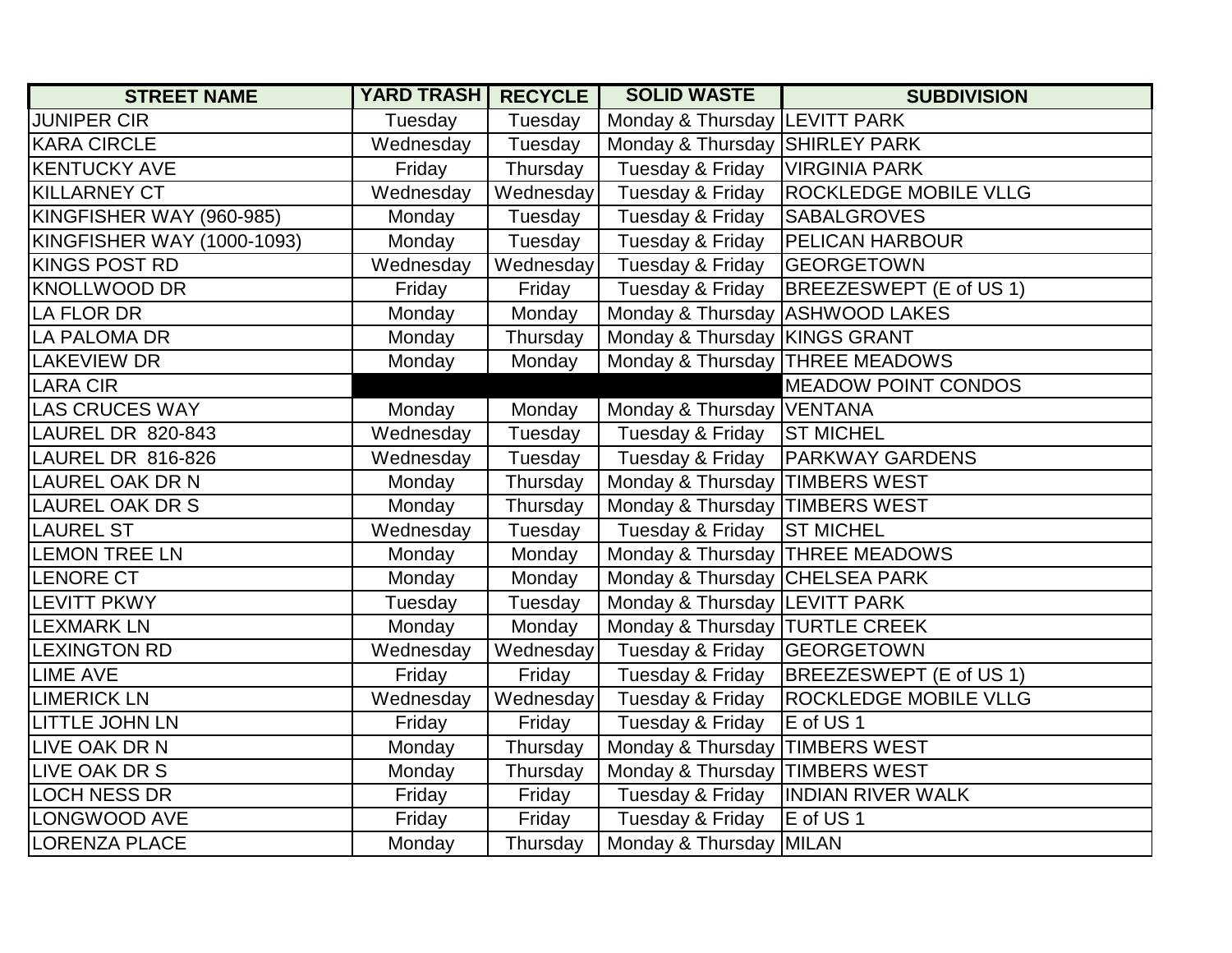| <b>STREET NAME</b>          | <b>YARD TRASH</b> | <b>RECYCLE</b> | <b>SOLID WASTE</b>                   | <b>SUBDIVISION</b>                 |
|-----------------------------|-------------------|----------------|--------------------------------------|------------------------------------|
| <b>LUTHER DR</b>            | Wednesday         | Wednesday      | Tuesday & Friday                     | <b>VILLAGE GREEN ESTS</b>          |
| <b>MADISON CIR</b>          | Friday            | Friday         | Tuesday & Friday                     | E of US <sub>1</sub>               |
| <b>MADRID RD</b>            | Monday            | Thursday       | Monday & Thursday KINGS GRANT        |                                    |
| <b>MAGRUDER AVE</b>         | Friday            | Friday         | Tuesday & Friday                     | E of US <sub>1</sub>               |
| <b>MAGRUDER TERR/AVENUE</b> | Friday            | Friday         | Tuesday & Friday                     | E of US 1                          |
| <b>MANATEE DR</b>           | Thursday          | Thursday       | Tuesday & Friday                     | <b>MARLIN MANOR</b>                |
| <b>MAPLE AVE</b>            |                   |                |                                      | <b>ROCKLEDGE VILLAS</b>            |
| <b>MARLIN DR</b>            | Thursday          | Thursday       | Tuesday & Friday                     | <b>MARLIN MANOR</b>                |
| <b>MARLIN PL</b>            | Thursday          | Thursday       | Tuesday & Friday                     | <b>MARLIN MANOR</b>                |
| <b>MARQUISE CT</b>          |                   |                |                                      | <b>GEMS WEST</b>                   |
| <b>MARTIN DR</b>            | Thursday          | Thursday       | Tuesday & Friday                     | <b>MARLIN MANOR</b>                |
| <b>MATADOR DR</b>           | Monday            | Thursday       | Monday & Thursday KINGS GRANT        |                                    |
| <b>MEADOW LAKE RD</b>       | Monday            | Monday         | Monday & Thursday THREE MEADOWS      |                                    |
| <b>MEANDER PLACE</b>        |                   |                |                                      | <b>JAMESON PLACE</b>               |
| <b>MEDALLION DR</b>         | Monday            | Thursday       | Monday & Thursday KINGS GRANT        |                                    |
| <b>MELTON COURT</b>         | Monday            | Monday         | Monday & Thursday BRACKENWOOD        |                                    |
| <b>MERRICK AVE</b>          | Monday            | Thursday       | Monday & Thursday   PHILLIPS LANDING |                                    |
| <b>MEXICALLI DR</b>         |                   |                |                                      | <b>KINGS GRANT</b>                 |
| <b>MIDLAND RD</b>           | Wednesday         | Wednesday      | Tuesday & Friday                     | <b>GEORGETOWN</b>                  |
| <b>MIRACLE WAY</b>          | Thursday          | Thursday       | Tuesday & Friday                     | <b>FAIRWAY ESTATES</b>             |
| <b>MONTESINO DR</b>         | Monday            | Monday         | Monday & Thursday ASHWOOD LAKES      |                                    |
| <b>MORRIS RD</b>            | Friday            | Thursday       | Tuesday & Friday                     | <b>MONTCLAIR HOMES</b>             |
| <b>MURRELL RD</b>           |                   |                |                                      | RUNS SOUTH FROM BARTON BLVD        |
| <b>MUSTANG LANE</b>         |                   |                |                                      | OFF PLUCKEBAUM ROAD                |
| <b>NAGLE DR</b>             | Thursday          | Thursday       | Tuesday & Friday                     | <b>FAIRWAY ESTATES</b>             |
| <b>NAPLES CIRCLE</b>        |                   |                |                                      | <b>HAMMOCK HARBOR</b>              |
| NELSON CT                   | Monday            | Monday         | Monday & Thursday  TURTLE CREEK      |                                    |
| NEWTON CIRCLE               | Monday            | Thursday       |                                      | Monday & Thursday BAYSIDE COTTAGES |
| <b>NICKLAUS DR</b>          | Thursday          | Thursday       | Tuesday & Friday                     | <b>FAIRWAY ESTATES</b>             |
| NIMITZ CT                   | Monday            | Monday         | Monday & Thursday   TURTLE CREEK     |                                    |
| OAK DR N                    | Monday            | Thursday       | Monday & Thursday TIMBERS WEST       |                                    |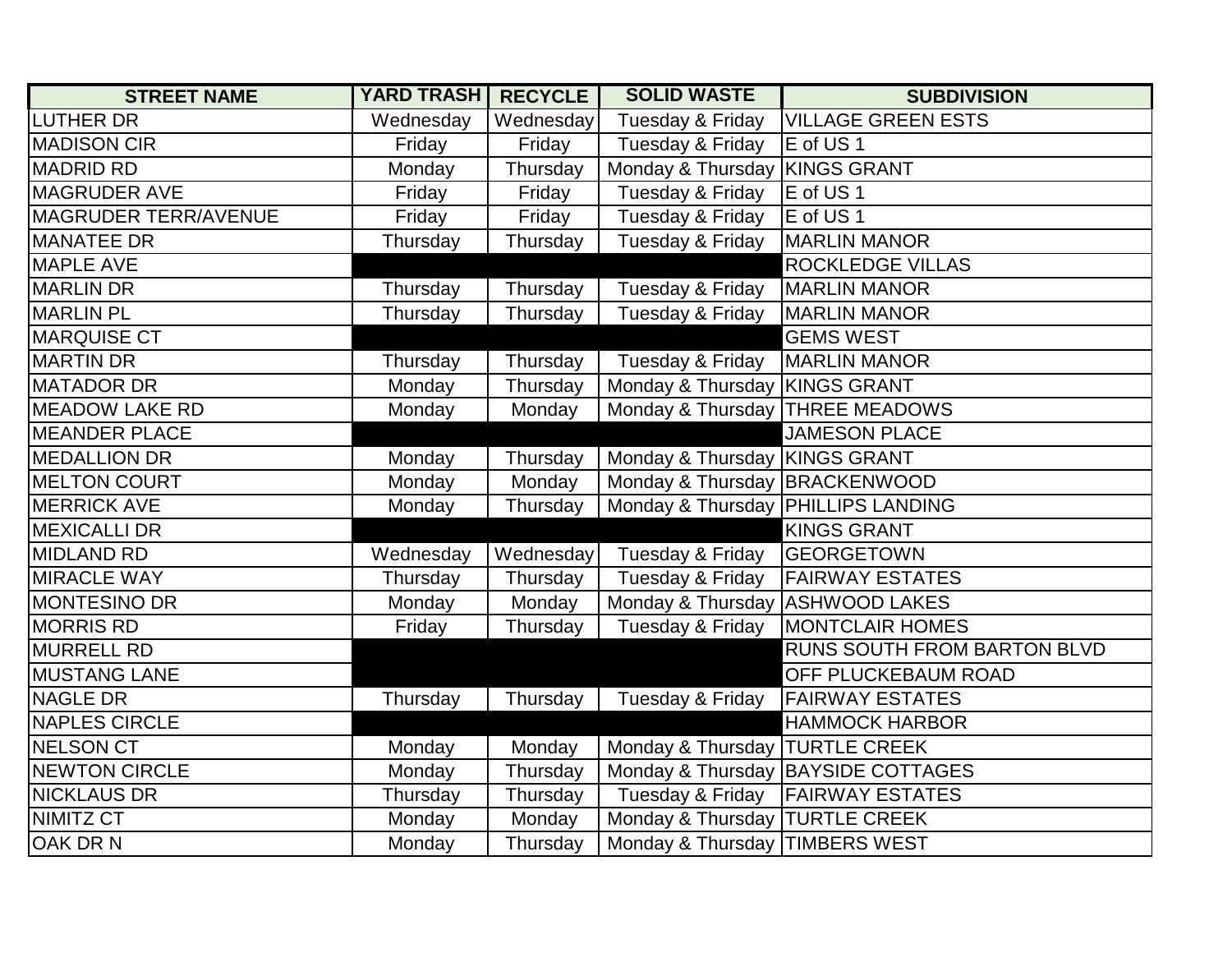| <b>STREET NAME</b>             | <b>YARD TRASH RECYCLE</b> |           | <b>SOLID WASTE</b>                | <b>SUBDIVISION</b>           |
|--------------------------------|---------------------------|-----------|-----------------------------------|------------------------------|
| OAK DR S                       | Monday                    | Thursday  | Monday & Thursday                 | <b>TIMBERS WEST</b>          |
| <b>OAKWOOD AVE</b>             | Friday                    | Friday    | Tuesday & Friday                  | E of US 1                    |
| <b>OCASOLN</b>                 | Monday                    | Monday    | Monday & Thursday                 | <b>BELLA VISTA</b>           |
| <b>OGDEN DR</b>                | Friday                    | Friday    | Tuesday & Friday                  | BREEZESWEPT (E of US 1)      |
| <b>O'HARA DR</b>               | Thursday                  | Thursday  | Tuesday & Friday                  | <b>ROCKLEDGE ESTATES</b>     |
| <b>ORANGE AVE</b>              | Friday                    | Friday    | Tuesday & Friday                  | E of US <sub>1</sub>         |
| <b>ORANGE CT</b>               | Friday                    | Friday    | Tuesday & Friday                  | E of US 1                    |
| <b>ORION WAY</b>               | Monday                    | Monday    | Monday & Thursday   ASHWOOD LAKES |                              |
| <b>OSCEOLA DR</b>              | Friday                    | Friday    | Tuesday & Friday                  | E of US 1                    |
| <b>OSPREY LN</b>               | Monday                    | Tuesday   | Tuesday & Friday                  | <b>PELICAN HARBOUR</b>       |
| <b>OUTRIGGER CIR</b>           | Monday                    | Monday    | Monday & Thursday   TURTLE CREEK  |                              |
| P.L. JONES JR, LANE            | <b>TH</b>                 | <b>TH</b> | Tuesday & Friday                  | <b>SHEPARD PRK ACRS</b>      |
| <b>PALACE DR</b>               | Monday                    | Tuesday   | Monday & Thursday ROYAL PALACE    |                              |
| PALMDALE AVE                   |                           |           |                                   | SHEPARD PRK ACRS (DIRT ROAD) |
| <b>PALMER LN</b>               | Monday                    | Thursday  | Monday & Thursday GOLFVIEW        |                              |
| PALMER RD                      | Monday                    | Thursday  | Monday & Thursday GOLFVIEW        |                              |
| <b>PALMER ST</b>               | Thursday                  | Thursday  | Tuesday & Friday                  | <b>FAIRWAY ESTATES</b>       |
| N PALMWAY                      | Friday                    | Friday    | Tuesday & Friday                  | E of US <sub>1</sub>         |
| <b>S PALMWAY</b>               | Friday                    | Friday    | Tuesday & Friday                  | E of US 1                    |
| <b>PARK AVE</b>                | Friday                    | Friday    | Tuesday & Friday                  | E of US 1                    |
| <b>PARK PL</b>                 | Friday                    | Friday    | Tuesday & Friday                  | E of US 1                    |
| <b>PARK ST</b>                 | Friday                    | Friday    | Tuesday & Friday                  | E of US 1                    |
| <b>PARKSTONE DR</b>            | Monday                    | Monday    | Monday & Thursday   PARKSTONE     |                              |
| PATHFINDER WAY                 |                           |           |                                   | <b>ARBOR PLACE</b>           |
| <b>PATRICK LN</b>              | Friday                    | Friday    | Tuesday & Friday                  | E of US 1                    |
| <b>PATTON LN</b>               | Thursday                  | Thursday  | Tuesday & Friday                  | <b>OFF EYSTER</b>            |
| PEBBLE HILL WAY                | Monday                    | Monday    | Monday & Thursday                 | <b>PLANTATION POINT</b>      |
| <b>PELICAN LN</b>              | Monday                    | Tuesday   | Tuesday & Friday                  | <b>PELICAN HARBOUR</b>       |
| PENNSYLVANIA AVE (8 & 900 BLK) | Thursday                  | Thursday  | Tuesday & Friday                  | COCOA/ROCK LAND CO.          |
| PENNSYLVANIA AVE (400 BLOCK)   | Wednesday                 | Wednesday | Tuesday & Friday                  | <b>CARBONI PARK</b>          |
| PEPPER TREE PL                 | Monday                    | Thursday  | Monday & Thursday                 | <b>HERITAGE ACRES</b>        |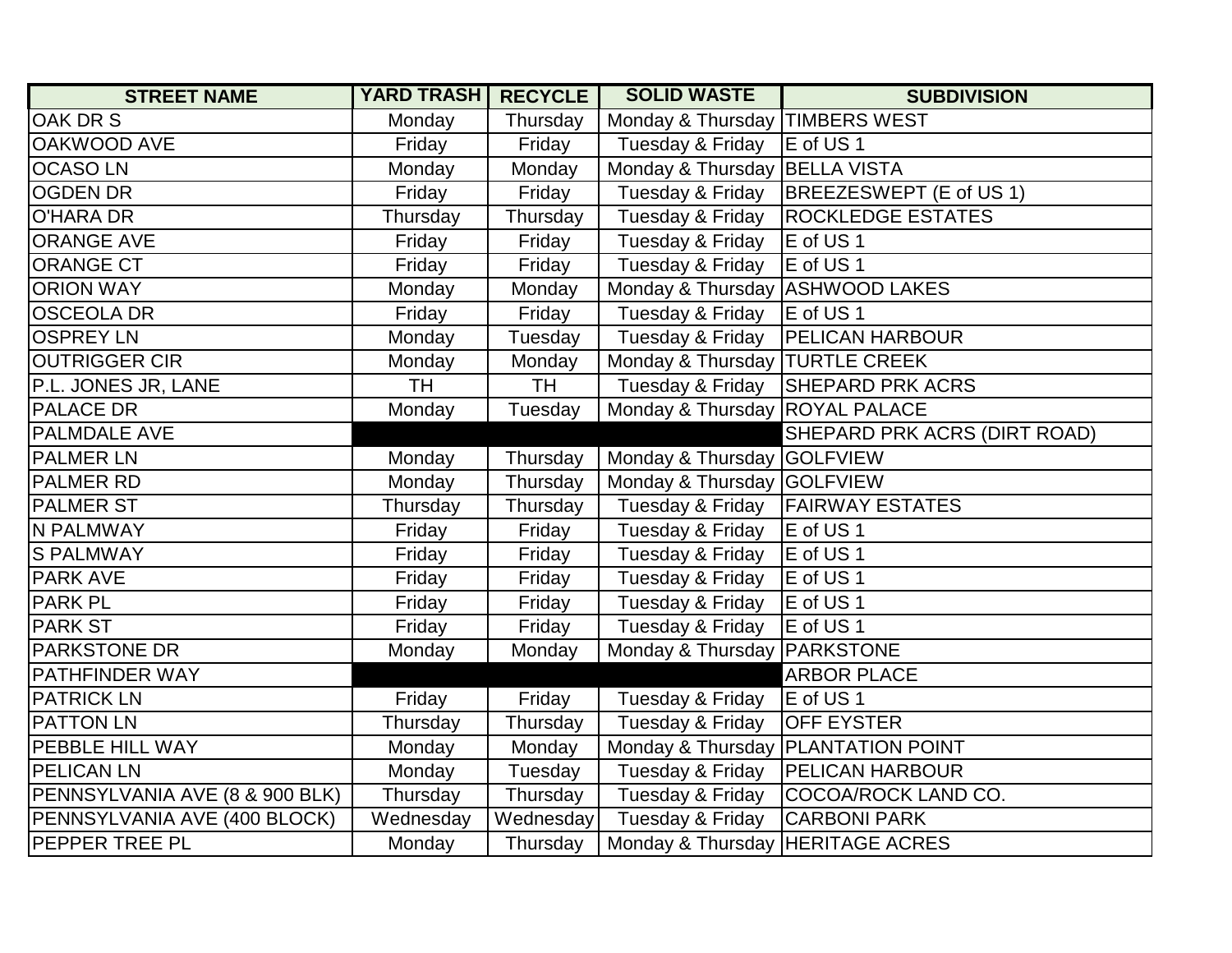| <b>STREET NAME</b>             | <b>YARD TRASH   RECYCLE</b> |           | <b>SOLID WASTE</b>               | <b>SUBDIVISION</b>         |
|--------------------------------|-----------------------------|-----------|----------------------------------|----------------------------|
| PEREGRINE CIR                  |                             |           |                                  | <b>TURTLE CREEK</b>        |
| PHEASANT RUN                   | Monday                      | Monday    | Monday & Thursday   INDIAN OAKS  |                            |
| PINE BAUGH ST                  | Wednesday                   | Wednesday | Tuesday & Friday                 | <b>PINE COVE</b>           |
| PINE COVE BLVD                 | Wednesday                   | Wednesday | Tuesday & Friday                 | PINE COVE                  |
| PINE COVE COURT                | Wednesday                   | Wednesday | Tuesday & Friday                 | <b>PINE COVE</b>           |
| <b>PINE SHADOWS AVE</b>        | Wednesday                   | Wednesday | Tuesday & Friday                 | <b>PINE COVE</b>           |
| PINE VALLEY CT                 | Wednesday                   | Wednesday | Tuesday & Friday                 | PINE COVE                  |
| PINE VIEW AVE                  | Wednesday                   | Wednesday | Tuesday & Friday                 | <b>PINE COVE</b>           |
| PINE WOOD AVE                  | Wednesday                   | Wednesday | Tuesday & Friday                 | <b>PINE COVE</b>           |
| PINEDALE RD                    | Thursday                    | Thursday  | Tuesday & Friday                 | <b>ROCKLEDGE PINES</b>     |
| PINELAND DR                    | Tuesday                     | Tuesday   | Tuesday & Friday                 | <b>PINELAND PARK</b>       |
| PINSON BLVD                    | Friday                      | Thursday  | Tuesday & Friday                 | <b>MONTCLAIR HOMES</b>     |
| PLATA CT                       | Wednesday                   | Thursday  | Monday & Thursday                | <b>BARRINGTON</b>          |
| PLAYA DEL SOL DR               | Monday                      | Monday    | Monday & Thursday                | <b>BELLA VISTA</b>         |
| <b>PLUCKEBAUM RD</b>           | Friday                      | Thursday  | Tuesday & Friday                 | <b>OFF FISKE BLVD</b>      |
| POINCIANA ST                   | Wednesday                   | Tuesday   | Tuesday & Friday                 | <b>PARKWAY GARDENS</b>     |
| POMPANO DR                     | Thursday                    | Thursday  | Tuesday & Friday                 | <b>MARLIN MANOR</b>        |
| PONDEROSA PL                   | Monday                      | Thursday  | Monday & Thursday                | <b>HERITAGE ACRES</b>      |
| PORPOISE DR                    | Thursday                    | Thursday  | Tuesday & Friday                 | <b>MARLIN MANOR</b>        |
| <b>PREAKNESS PL</b>            | Thursday                    | Thursday  | Tuesday & Friday                 | <b>ROCKLEDGE ACRES EST</b> |
| PRIMROSE PL                    | Monday                      | Thursday  | Monday & Thursday HERITAGE ACRES |                            |
| <b>RABBIT RUN</b>              | Monday                      | Monday    | Monday & Thursday INDIAN OAKS    |                            |
| RAINTREE AVE (838-850)         | Tuesday                     | Tuesday   | Monday & Thursday LEVITT PARK    |                            |
| RAINTREE AVE (852-854)         | Tuesday                     | Tuesday   | Monday & Thursday                | <b>SABAL GROVE</b>         |
| <b>RED BUD CIR</b>             | Monday                      | Tuesday   | Monday & Thursday MEADOW BROOK   |                            |
| <b>REGALIA DR</b>              | Monday                      | Thursday  | Monday & Thursday KINGS GRANT    |                            |
| <b>RENEE CT</b>                | Friday                      | Friday    | Tuesday & Friday                 | WINCHESTER COVE(E OF US 1) |
| <b>REVERE CT 956 &amp; 957</b> | Tuesday                     | Tuesday   | Tuesday & Friday                 | <b>PINELAND PARK</b>       |
| REVERE CT 960-969              | Wednesday                   | Wednesday | Tuesday & Friday                 | <b>GEORGETOWN</b>          |
| <b>REVILLA LN</b>              | Thursday                    | Thursday  | Tuesday & Friday                 | <b>MARLIN MANOR</b>        |
| <b>RICHARD RD</b>              |                             |           |                                  | <b>OFF EYSTER</b>          |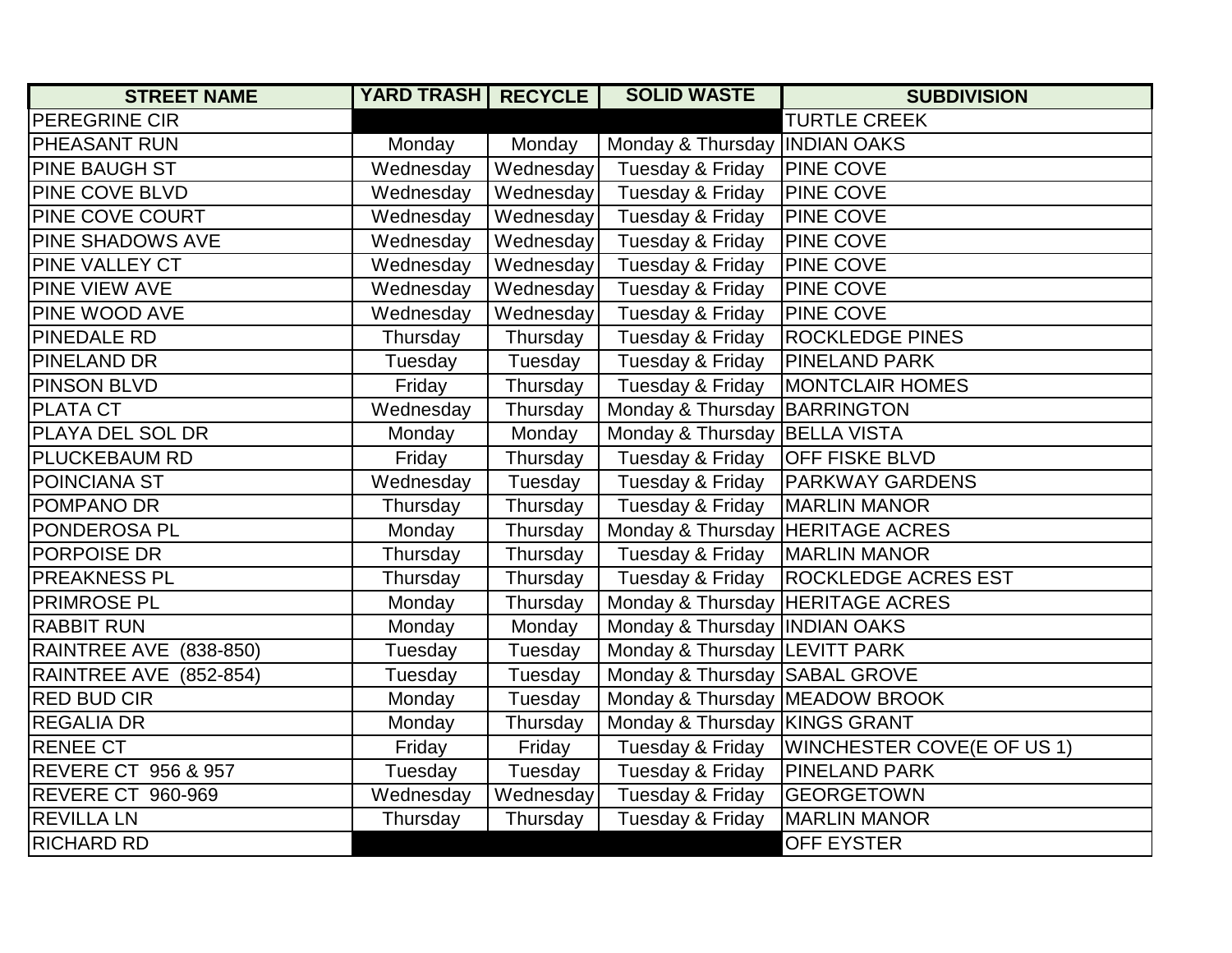| <b>STREET NAME</b>             | <b>YARD TRASH RECYCLE</b> |           | <b>SOLID WASTE</b>               | <b>SUBDIVISION</b>                   |
|--------------------------------|---------------------------|-----------|----------------------------------|--------------------------------------|
| <b>RICHWOOD CIR</b>            | Monday                    | Thursday  | Monday & Thursday HERITAGE ACRES |                                      |
| <b>RIDGE CT</b>                | Friday                    | Friday    | Tuesday & Friday                 | E of US <sub>1</sub>                 |
| <b>RINKER WAY</b>              |                           |           |                                  | <b>RINKER PROPERTY</b>               |
| <b>RIOMAR DR</b>               |                           |           |                                  | E of US <sub>1</sub>                 |
| <b>RIVER GROVES DR</b>         | Friday                    | Friday    | Tuesday & Friday                 | E of US 1                            |
| <b>RIVER RIDGE DR</b>          | Friday                    | Friday    | Tuesday & Friday                 | E of US 1                            |
| <b>RIVIERA POINT DR</b>        | Monday                    | Tuesday   | Tuesday & Friday                 | <b>SABAL GROVE</b>                   |
| <b>ROBBINSWOOD DR</b>          | Wednesday                 | Wednesday | Tuesday & Friday                 | <b>BARTON PARK MANOR</b>             |
| <b>ROCKLEDGE AVE</b>           | Friday                    | Friday    | Tuesday & Friday                 | E of US 1                            |
| ROCKLEDGE BLVD                 |                           |           |                                  | ALSO KNOWN AS U.S. 1                 |
| <b>ROCKLEDGE COURT</b>         |                           |           |                                  | ALLEY BEHIND OLD CTY HALL            |
| <b>ROCKLEDGE DR (219-1851)</b> | Friday                    | Friday    | Tuesday & Friday                 | E of US 1                            |
| <b>ROLLING MEADOWS DR</b>      | Monday                    | Monday    | Monday & Thursday THREE MEADOWS  |                                      |
| ROSA L JONES DR (1019-1507)    | Friday                    | Thursday  | Tuesday & Friday                 | <b>VIRGINIA PARK</b>                 |
| ROSA L JONES DR (811 ONLY)     | Friday                    | Thursday  | Tuesday & Friday                 | <b>SHEPARD PARK ACRES</b>            |
| <b>ROY WALL BLVD</b>           |                           |           |                                  | BETWEEN MURRELL RD & FISKE BLVD      |
| <b>ROYAL BIRKDALE CIR</b>      | Thursday                  | Thursday  | Tuesday & Friday                 | <b>ROCKLEDGE COUNTRY CLB</b>         |
| <b>ROYAL BIRKDALE CT</b>       | Thursday                  | Thursday  | Tuesday & Friday                 | <b>ROCKLEDGE COUNTRY CLB</b>         |
| <b>RUMOR AVE</b>               | Thursday                  | Thursday  | Tuesday & Friday                 | <b>SIERRA LAKES</b>                  |
| <b>SABAL GROVE DR</b>          | Monday                    | Tuesday   | Tuesday & Friday                 | <b>SABAL GROVE</b>                   |
| <b>SABLE LN</b>                | Tuesday                   | Tuesday   | Monday & Thursday WOODSMERE      |                                      |
| <b>SALMONBERRY PL</b>          | Monday                    | Thursday  | Monday & Thursday HERITAGE ACRES |                                      |
| <b>SAN BELUGA WAY</b>          | Monday                    | Monday    |                                  | Monday & Thursday   PLANTATION POINT |
| <b>SAN MIGUEL LN</b>           | Monday                    | Monday    | Monday & Thursday ASHWOOD LAKES  |                                      |
| <b>SAN YSIDRO WAY</b>          | Monday                    | Monday    | Monday & Thursday VENTANA        |                                      |
| SANDLEWOOD LN                  | Tuesday                   | Tuesday   | Monday & Thursday   WOODSMERE    |                                      |
| <b>SANGRIA CIR</b>             | Thursday                  | Thursday  | Tuesday & Friday                 | <b>SIERRA LAKES</b>                  |
| <b>SANTA ROSA DR</b>           | Thursday                  | Thursday  | Tuesday & Friday                 | <b>SHEPARD PARK ACRES</b>            |
| <b>SARAZAN DR</b>              | Thursday                  | Thursday  | Tuesday & Friday                 | <b>FAIRWAY ESTATES</b>               |
| <b>SCOTT LN</b>                | Friday                    | Friday    | Tuesday & Friday                 | BREEZESWEPT (E of US 1)              |
| <b>SCOUT DR</b>                | Thursday                  | Thursday  | Tuesday & Friday                 | <b>SIERRA LAKES</b>                  |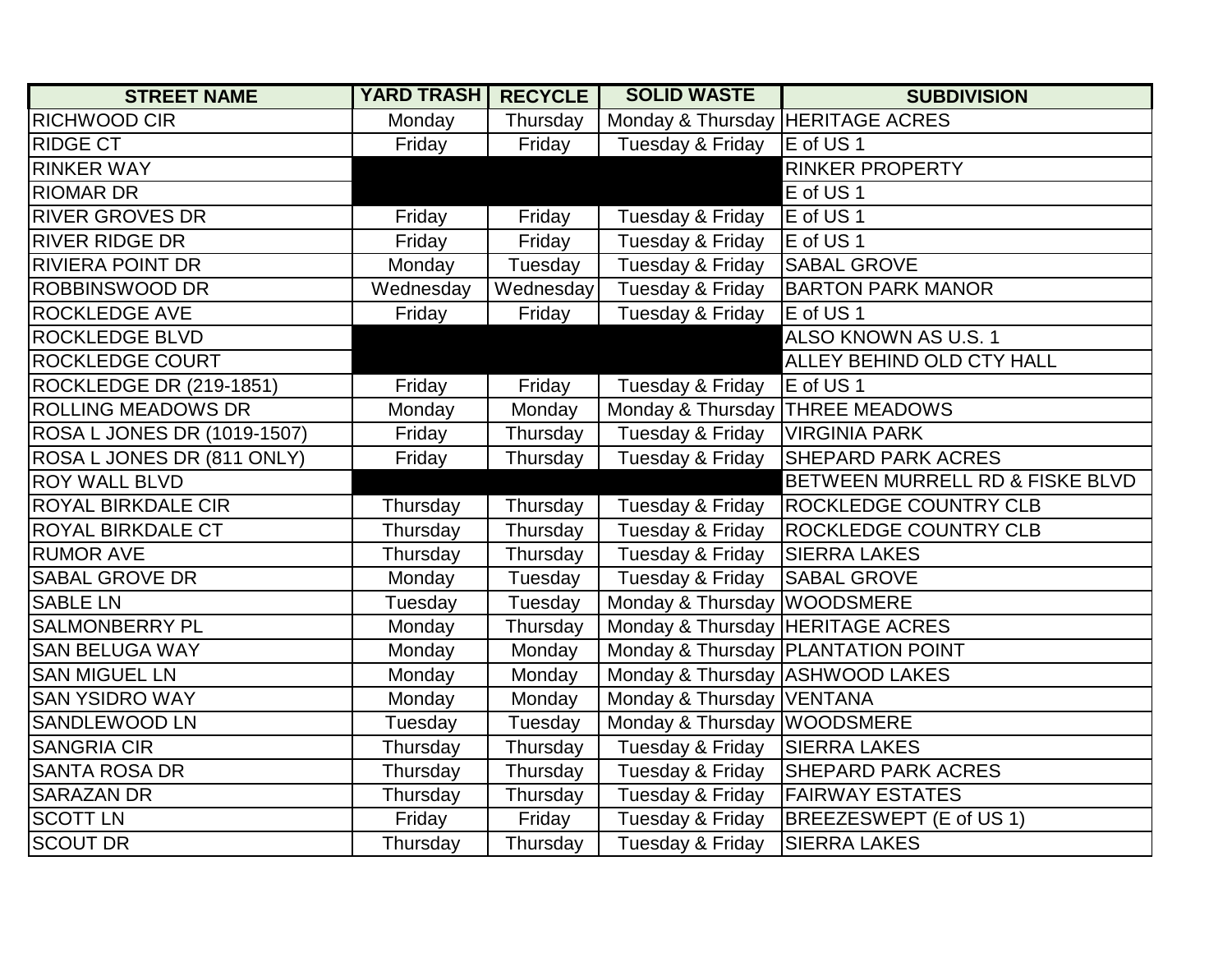| <b>STREET NAME</b>      | YARD TRASH   RECYCLE |           | <b>SOLID WASTE</b>                | <b>SUBDIVISION</b>                       |
|-------------------------|----------------------|-----------|-----------------------------------|------------------------------------------|
| <b>SEMINOLE DR</b>      | Friday               | Friday    | Tuesday & Friday                  | E of US <sub>1</sub>                     |
| <b>SEQUOIA PL</b>       | Monday               | Thursday  | Monday & Thursday  HERITAGE ACRES |                                          |
| <b>SERENGETI WAY</b>    | Wednesday            | Wednesday | Tuesday & Friday                  | <b>HUNTINGTON LAKES</b>                  |
| <b>SHADY LN</b>         | Friday               | Friday    | Tuesday & Friday                  | E of US <sub>1</sub>                     |
| <b>SHANNON CT</b>       | Wednesday            | Wednesday | Tuesday & Friday                  | <b>ROCKLEDGE MOBILE VLG</b>              |
| <b>SHARES DR</b>        | Friday               | Friday    | Tuesday & Friday                  | E of US 1                                |
| SHERWOOD CT             | Wednesday            | Wednesday | Tuesday & Friday                  | <b>BARTON PARK MANOR</b>                 |
| SHERWOOD DR             | Wednesday            | Wednesday | Tuesday & Friday                  | <b>BARTON PARK MANOR</b>                 |
| <b>SHORT ST</b>         | Thursday             | Thursday  | Tuesday & Friday                  | <b>ROCKLEDGE ESTATES</b>                 |
| <b>SILVERADO DR</b>     | Thursday             | Thursday  | Tuesday & Friday                  | <b>SILVERADO</b>                         |
| <b>SKELLY DR</b>        | Friday               | Friday    | Tuesday & Friday   EAST OF US 1   |                                          |
| <b>SLEEPY HOLLOW LN</b> | Monday               | Monday    | Monday & Thursday   THREE MEADOWS |                                          |
| <b>SOLUTIONS WAY</b>    |                      |           |                                   | OFF MURRELL RD                           |
| <b>SOMERSET DRIVE</b>   | Tuesday              | Tuesday   | Monday & Thursday LEVITT PARK     |                                          |
| <b>SOUTH ST</b>         | Friday               | Friday    | Tuesday & Friday                  | E of US <sub>1</sub>                     |
| <b>SOUTH WOODS DR</b>   |                      |           |                                   | OFF EYSTER BLVD                          |
| <b>SOUTHERN PINE TR</b> | Wednesday            | Wednesday | Tuesday & Friday                  | <b>PINE COVE</b>                         |
| <b>SOUTHGATE DR</b>     |                      |           |                                   | <b>SOUTHGATE APTS</b>                    |
| <b>SPIREA DR</b>        | Wednesday            | Wednesday | Tuesday & Friday   PINE COVE      |                                          |
| SPRINGFIELD CT          | Monday               | Tuesday   | Monday & Thursday AUTUMN PINES    |                                          |
| <b>ST ANDREWS CT</b>    | Thursday             | Thursday  |                                   | Tuesday & Friday   ROCKLEDGE COUNTRY CLB |
| <b>ST ANDREWS DR</b>    | Thursday             | Thursday  | Tuesday & Friday                  | <b>ROCKLEDGE COUNTRY CLB</b>             |
| <b>ST MICHEL DR</b>     | Wednesday            | Tuesday   |                                   | Tuesday & Friday   ST MICHEL VILLAGE     |
| <b>STONEHENGE CIR</b>   | Monday               | Monday    | Monday & Thursday CHELSEA PARK    |                                          |
| <b>SUGAR CREEK LN</b>   | Monday               | Monday    | Monday & Thursday THREE MEADOWS   |                                          |
| <b>SUGAR MAPLE WAY</b>  | Monday               | Monday    | Monday & Thursday THREE MEADOWS   |                                          |
| <b>SUMMER PL</b>        | Friday               | Friday    | Tuesday & Friday   E of US 1      |                                          |
| <b>SUNDAY DR</b>        | Monday               | Monday    | Monday & Thursday   THREE MEADOWS |                                          |
| SUNNYBROOK LN           | Monday               | Monday    | Monday & Thursday   THREE MEADOWS |                                          |
| <b>SUNNYSIDE CT</b>     | Monday               | Monday    | Monday & Thursday   TURTLE CREEK  |                                          |
| <b>SUTTON ST</b>        | Friday               | Friday    | Tuesday & Friday   E of US 1      |                                          |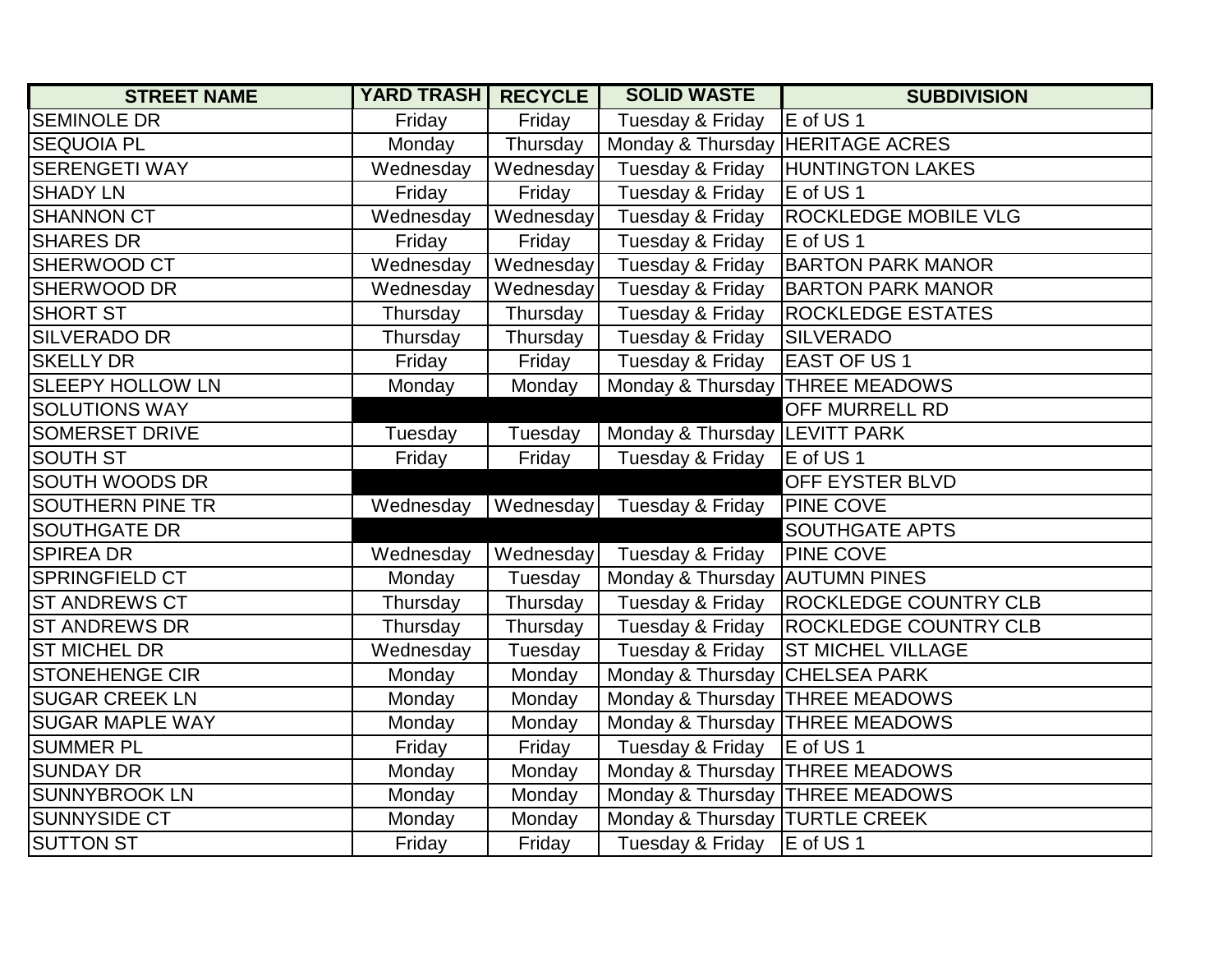| <b>STREET NAME</b>        | <b>YARD TRASH   RECYCLE</b> |          | <b>SOLID WASTE</b>                | <b>SUBDIVISION</b>                    |
|---------------------------|-----------------------------|----------|-----------------------------------|---------------------------------------|
| <b>SWEET ST</b>           | Friday                      | Friday   | Tuesday & Friday                  | E of US 1                             |
| <b>SWISS POINT GARDEN</b> |                             |          |                                   | <b>SWISS POINT CONDOS</b>             |
| <b>SWISS POINT LANE</b>   | Tuesday                     | Tuesday  |                                   | Monday & Thursday SWISS POINT PHASE 3 |
| <b>SYCAMORE DR</b>        | Tuesday                     | Tuesday  | Monday & Thursday WOODSMERE       |                                       |
| <b>TAMARIND CIR</b>       | Monday                      | Tuesday  | Tuesday & Friday                  | <b>SABAL GROVE</b>                    |
| <b>TARA CT</b>            |                             |          |                                   | <b>WOODHAVEN APTS</b>                 |
| <b>TARPON DR</b>          | Thursday                    | Thursday | Tuesday & Friday                  | <b>MARLIN MANOR</b>                   |
| <b>TGK CIR</b>            |                             |          |                                   | <b>DESIGNERS CHOICE</b>               |
| THREE MEADOWS DR          | Monday                      | Monday   | Monday & Thursday THREE MEADOWS   |                                       |
| <b>TIFFANY PL</b>         | Tuesday                     | Tuesday  | Monday & Thursday EMERALD HILLS   |                                       |
| <b>TIJUANA AVE</b>        | Monday                      | Thursday | Monday & Thursday KINGS GRANT     |                                       |
| <b>TIMBERS WEST BLVD</b>  | Monday                      | Thursday | Monday & Thursday   TIMBERS WEST  |                                       |
| <b>TOPAZ DR</b>           | Tuesday                     | Tuesday  | Monday & Thursday EMERALD HILLS   |                                       |
| <b>TORTOLA WAY</b>        |                             |          |                                   | <b>TURTLE CAY WEST</b>                |
| <b>TOTTENHAM RD</b>       |                             |          |                                   | <b>LOFTS AT BAYSIDE SOUTH</b>         |
| <b>TRAIPSING LN</b>       |                             |          |                                   | <b>JAMESON PLACE</b>                  |
| <b>TROON WAY</b>          | Thursday                    | Thursday | Tuesday & Friday                  | <b>ROCKLEDGE COUNTRY CLB</b>          |
| <b>TUNBRIDGE DR</b>       | Monday                      | Monday   | Monday & Thursday CHELSEA PARK    |                                       |
| <b>TURNBERRY CT</b>       | Thursday                    | Thursday | Tuesday & Friday                  | <b>ROCKLEDGE COUNTRY CLB</b>          |
| <b>TWIN OAKS CT</b>       | Monday                      | Thursday | Monday & Thursday  HERITAGE ACRES |                                       |
| <b>UPMANN DR</b>          | Monday                      | Monday   | Monday & Thursday ASHWOOD LAKES   |                                       |
| <b>US 1 - COMMERCIAL</b>  | Friday                      | Friday   | Tuesday & Friday                  | RESIDENTIAL-1820 & 3290 only          |
| <b>VALENCIA RD</b>        | Friday                      | Friday   | Tuesday & Friday                  | E of US 1                             |
| <b>VAQUERO DR</b>         |                             |          |                                   | <b>KINGS GRANT</b>                    |
| VARR AVE (809-944)        | Friday                      | Thursday | Tuesday & Friday                  | <b>VIRGINIA PARK</b>                  |
| <b>VARR AVE</b>           |                             |          |                                   | <b>ROCKLEDGE PINES</b>                |
| <b>VENTANA BLVD</b>       | Monday                      | Monday   | Monday & Thursday VENTANA         |                                       |
| <b>VERMONT AVE</b>        | Friday                      | Friday   | Tuesday & Friday                  | E of US 1                             |
| <b>VICTORIA BLVD</b>      | Monday                      | Thursday |                                   | Monday & Thursday WELLINGTON STATION  |
| <b>WALDENPOND CIR</b>     | Monday                      | Thursday | Monday & Thursday HERITAGE ACRES  |                                       |
| <b>WALNUT CT</b>          | Monday                      | Monday   | Monday & Thursday   THREE MEADOWS |                                       |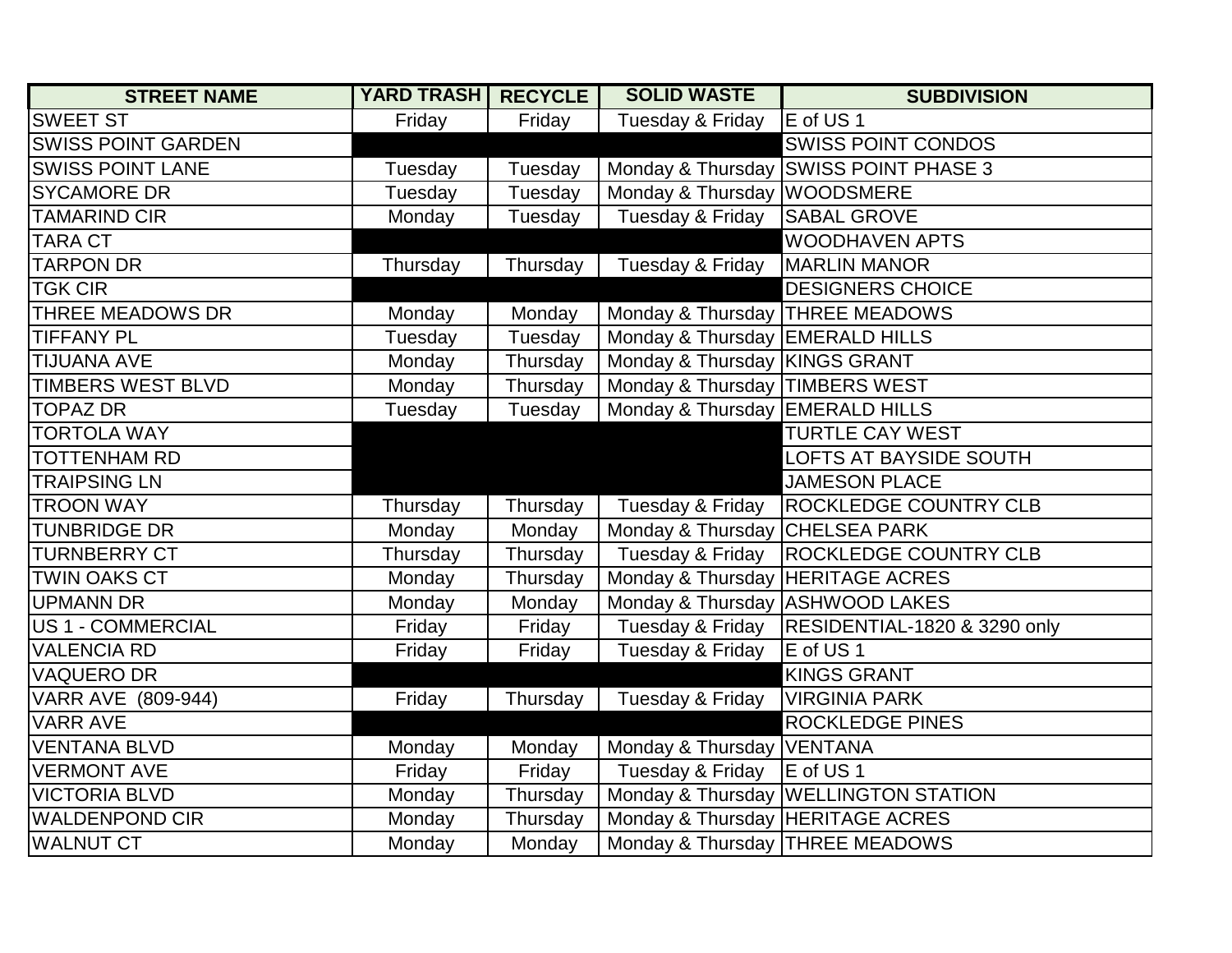| <b>STREET NAME</b>           | <b>YARD TRASH RECYCLE</b> |           | <b>SOLID WASTE</b>                | <b>SUBDIVISION</b>                   |
|------------------------------|---------------------------|-----------|-----------------------------------|--------------------------------------|
| <b>WALNUT GROVE WAY</b>      | Monday                    | Monday    | Monday & Thursday THREE MEADOWS   |                                      |
| <b>WALTON HEATH CT</b>       | Thursday                  | Thursday  | Tuesday & Friday                  | <b>ROCKLEDGE COUNTRY CLB</b>         |
| <b>WANDERING PINE TR</b>     | Wednesday                 |           | Wednesday Tuesday & Friday        | <b>PINE COVE</b>                     |
| <b>WATER LILY LN</b>         | Monday                    | Monday    | Monday & Thursday   THREE MEADOWS |                                      |
| <b>WATERFORD DR</b>          | Monday                    | Monday    |                                   | Monday & Thursday   PLANTATION POINT |
| <b>WEATHERWOOD DR</b>        | Monday                    | Monday    | Monday & Thursday WOODHALL        |                                      |
| <b>WEEPING WILLOW LN</b>     | Monday                    | Monday    | Monday & Thursday   THREE MEADOWS |                                      |
| <b>WELLINGTON CIR</b>        | Monday                    | Thursday  |                                   | Monday & Thursday WELLINGTON STATION |
| <b>WELT WAY</b>              |                           |           |                                   |                                      |
| <b>WEMBLEY RD</b>            |                           |           |                                   | <b>LOFTS AT BAYSIDE SOUTH</b>        |
| <b>WENTHROP CIR</b>          | Monday                    | Monday    | Monday & Thursday CHELSEA PARK    |                                      |
| <b>WENTWORTH CIR</b>         | Thursday                  | Thursday  | Tuesday & Friday                  | <b>ROCKLEDGE COUNTRY CLB</b>         |
| <b>WEST ST</b>               | Friday                    | Friday    | Tuesday & Friday                  | E of US <sub>1</sub>                 |
| <b>WESTPORT DR</b>           | Wednesday                 | Wednesday | Tuesday & Friday                  | <b>GEORGETOWN</b>                    |
| <b>WHETSTONE PL</b>          | Monday                    | Tuesday   | Monday & Thursday WESTWOOD        |                                      |
| <b>WHIMSICAL CIRCLE</b>      | Monday                    | Thursday  | Monday & Thursday   PALM COVE     |                                      |
| <b>WHISPERING WILLOW WAY</b> | Monday                    | Monday    | Monday & Thursday   THREE MEADOWS |                                      |
| <b>WHITE PINE AVE</b>        | Wednesday                 | Wednesday | Tuesday & Friday                  | <b>PINE COVE</b>                     |
| <b>WHITE PINE CT</b>         | Wednesday                 | Wednesday | Tuesday & Friday                  | <b>PINE COVE</b>                     |
| WILDWOOD WAY                 | Monday                    | Monday    | Monday & Thursday INDIAN OAKS     |                                      |
| <b>WINCOVE LN</b>            | Friday                    | Friday    | Tuesday & Friday                  | <b>WINCHESTER COVE(E OF US 1)</b>    |
| <b>WINDING MEADOWS RD</b>    | Monday                    | Monday    | Monday & Thursday THREE MEADOWS   |                                      |
| <b>WINDSAIL CIR</b>          | Monday                    | Monday    | Monday & Thursday CHELSEA PARK    |                                      |
| <b>WOODHALL CIR</b>          | Monday                    | Monday    | Monday & Thursday WOODHALL        |                                      |
| <b>WOODHAVEN CIR</b>         |                           |           |                                   | <b>WOODHAVEN APTS</b>                |
| <b>WOODINGHAM CT</b>         | Wednesday                 | Wednesday | Tuesday & Friday                  | <b>BARTON PARK MANOR</b>             |
| <b>WOODINGHAM DR</b>         | Wednesday                 | Wednesday | Tuesday & Friday                  | <b>BARTON PARK MANOR</b>             |
| <b>WOODLAND DR</b>           | Thursday                  | Thursday  | Tuesday & Friday                  | <b>WEST LINK TOWNHOMES</b>           |
| <b>WOODLAWN RD</b>           | Thursday                  | Thursday  | Tuesday & Friday                  | <b>ROCKLEDGE PINES</b>               |
| <b>WOODSMERE CIR</b>         | Tuesday                   | Tuesday   | Monday & Thursday   WOODSMERE     |                                      |
| <b>WOODSMERE PKWY</b>        | Tuesday                   | Tuesday   | Monday & Thursday WOODSMERE       |                                      |